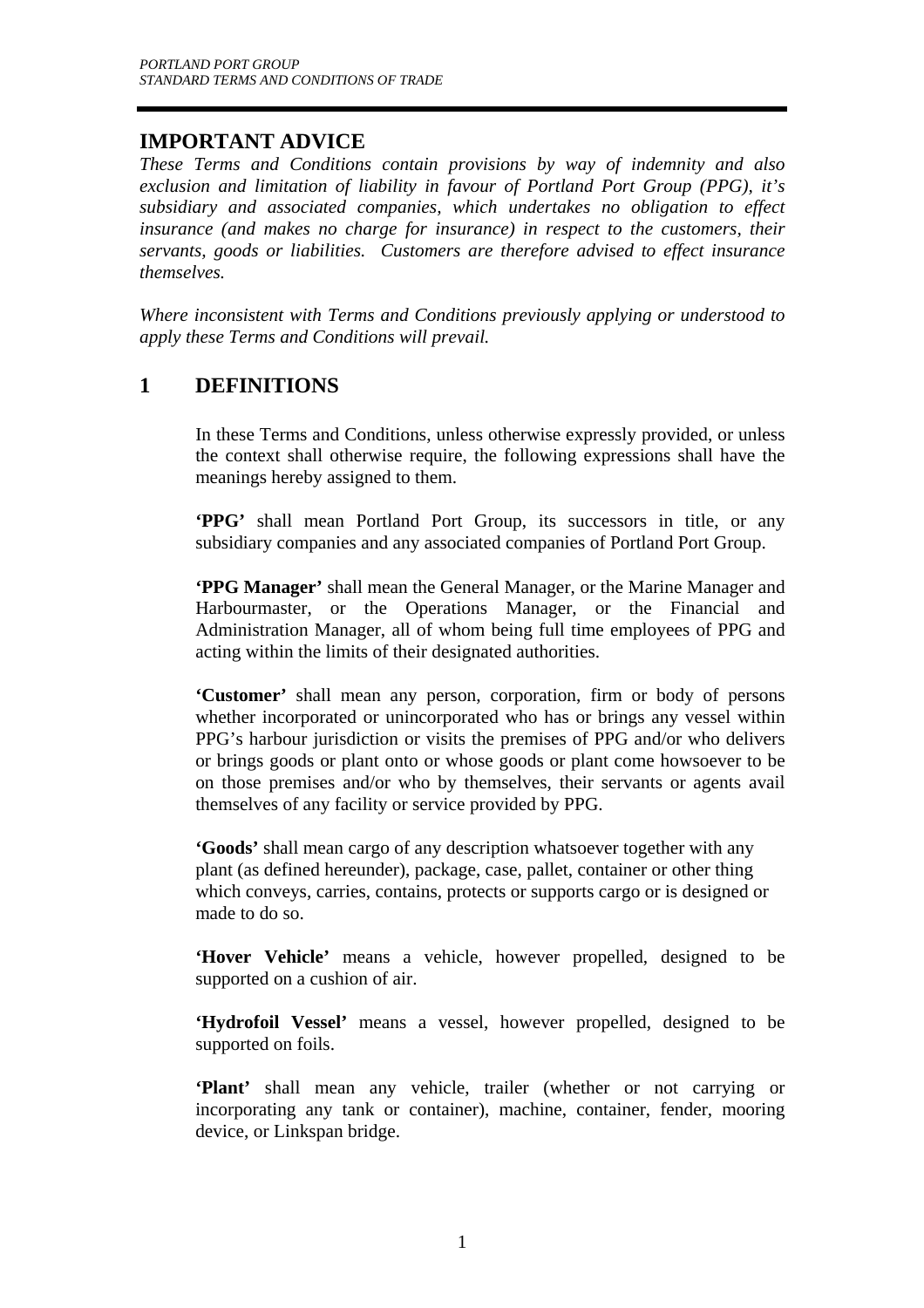**'Vessel'** includes any ship, boat, raft or craft of every class or description however navigated or propelled and a hover vehicle and a hydrofoil vessel.

Where the context permits words in the singular shall include the plural and words in the plural shall include the singular.

# **2 APPLICATION OF TERMS AND CONDITIONS**

These Terms and Conditions shall apply to all legal relationships between PPG and any customer whether in respect of contract, bailment or licence (whether to enter or remain or otherwise). These Terms cannot be varied otherwise than in writing and signed by an authorised Director of PPG. The acceptance by the customer of these Terms and Conditions may be express but even if not made expressly, acceptance will be implied from the entry by the customer into any legal relationship with PPG. In particular such acceptance will be deemed to have been made in the event of the entry or delivery of any person, vessels, goods or plant into the harbour jurisdiction of PPG or onto or upon the premises of PPG and/or of any Shipping or Unit Load Note or the making of any other written or oral application to PPG for entry to the premises of PPG or for any service or the use of any facility by or on behalf of the customer.

# **3 WARRANTY OF AUTHORITY BY CUSTOMER**

The customer expressly warrants to PPG that he is either the owner or the authorised agent of the owner of the goods the subject matter of the transaction and of any plant brought onto PPG's premises and further warrants that he accepts these conditions not only for himself but also as duly authorised agent for and on behalf of every other person, firm or corporation who is interested in the goods.

# **4 ORDERS IN WRITING**

PPG will only store or perform or provide any service or accommodation in connection with the goods or plant on receiving orders in writing to do so from the customer, either at the time each service is required or in accordance with any contractual arrangement to provide such services over a period of time. PPG will, on application, supply forms of request to persons using its premises for the various services undertaken by or facilities provided by PPG. All orders by telephone must be immediately confirmed in writing and PPG will not, in any case, be responsible for its servants failure to comply, or for any errors by its servants in complying with such orders where they are communicated by telephone and are not promptly so confirmed in writing. Orders for shipment of goods and for delivery of imported goods can by acted upon only after receipt of written authority from the ship's owners or agents, and proof of compliance with all Customs and other official formalities.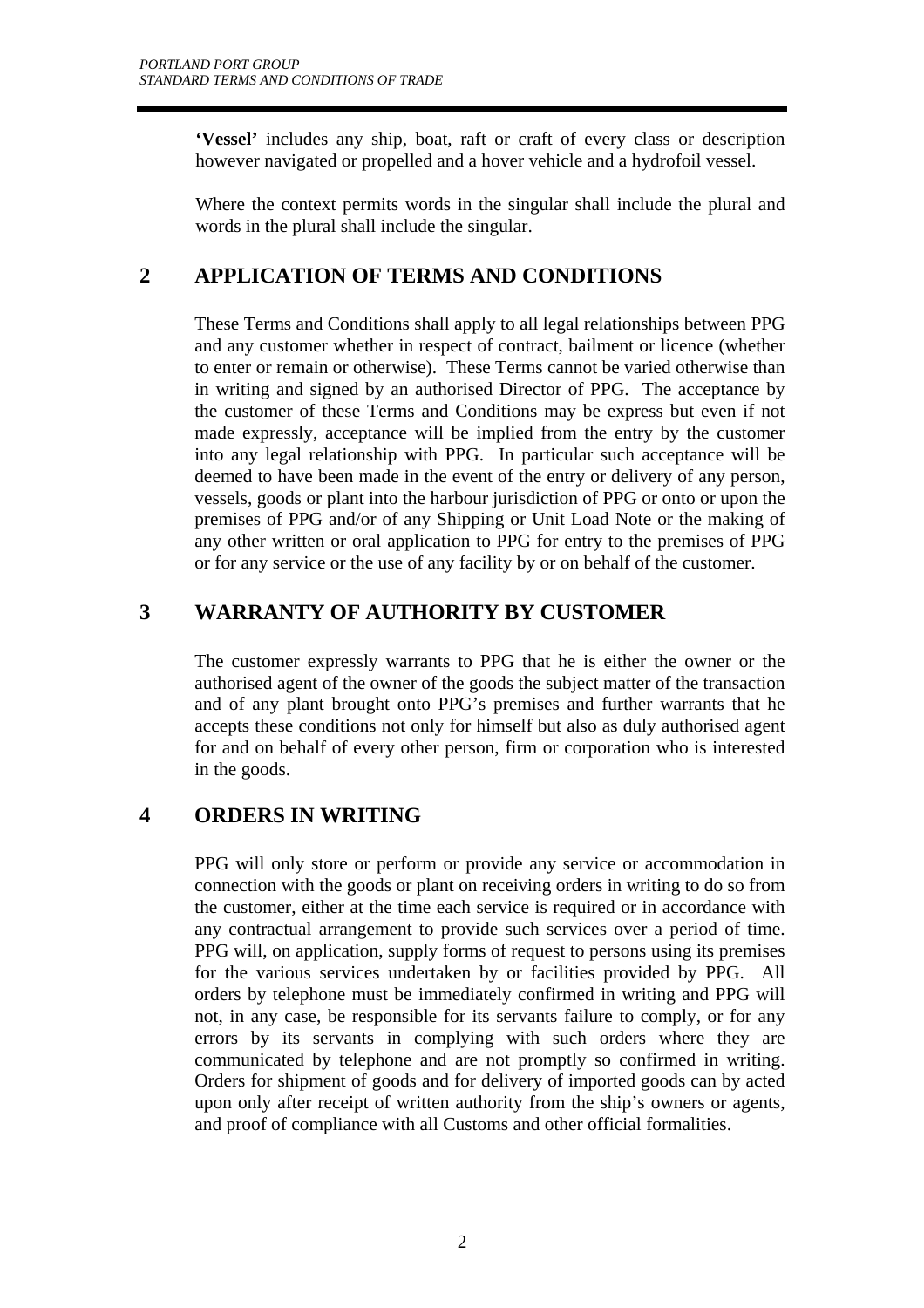## **5 QUANTITY AND DESCRIPTION OF GOODS**

- (a) An account of the contents and quantities of each vessel discharging or loading goods in the docks shall be supplied by the shipowner to PPG before the discharge commences or immediately after the loading has been completed.
- (b) Prior to (or on) delivery of the goods to PPG, the customer shall ensure that PPG is given a full description of the goods sufficient to identify it and in addition is given full particulars of the goods and any hazards connected therewith.
- (c) PPG shall be permitted by the customer to give any particulars furnished under (a) and (b) above to whosoever PPG deems necessary. The customer shall be bound by and deemed to warrant the accuracy of all descriptions, values and other particulars furnished to PPG and undertakes to indemnify PPG against all losses, damages, expenses and fines arising from the inaccuracy in or omission from the above particulars even is such inaccuracy or omission is due to any negligence on behalf of PPG, its employees, servants, agents, contractors or sub-contractors.

# **6 CONDITION OF GOODS AND PLANT**

The customer warrants that any goods or plant which he delivers to or causes to be upon PPG premises:-

- (a) Will not contaminate or cause danger, injury, pollution or damage to any person or any goods or plant or PPG's premises or the water and air adjacent thereto.
- (b) Are not infested, verminous, rotten or subject to fungal attack or are liable to become so while at PPG's premises.
- (c) Are not overheated or liable to become so while at PPG's premises.
- (d) Require for their safekeeping no special protection (other than as may be agreed in writing between PPG and customer) arising from vulnerability to heat, cold, natural or artificial light, moisture, salt, pilferage, vandalism or proximity to other goods or from their inflammability.
- (e) Contain no controlled drugs (unless the customer is licensed or otherwise lawfully authorised in respect thereof), contraband, pornographic or other illegal matter.
- (f) Are properly and sufficiently packed to ensure the safety of the goods and to allow mechanical handling without damage or danger.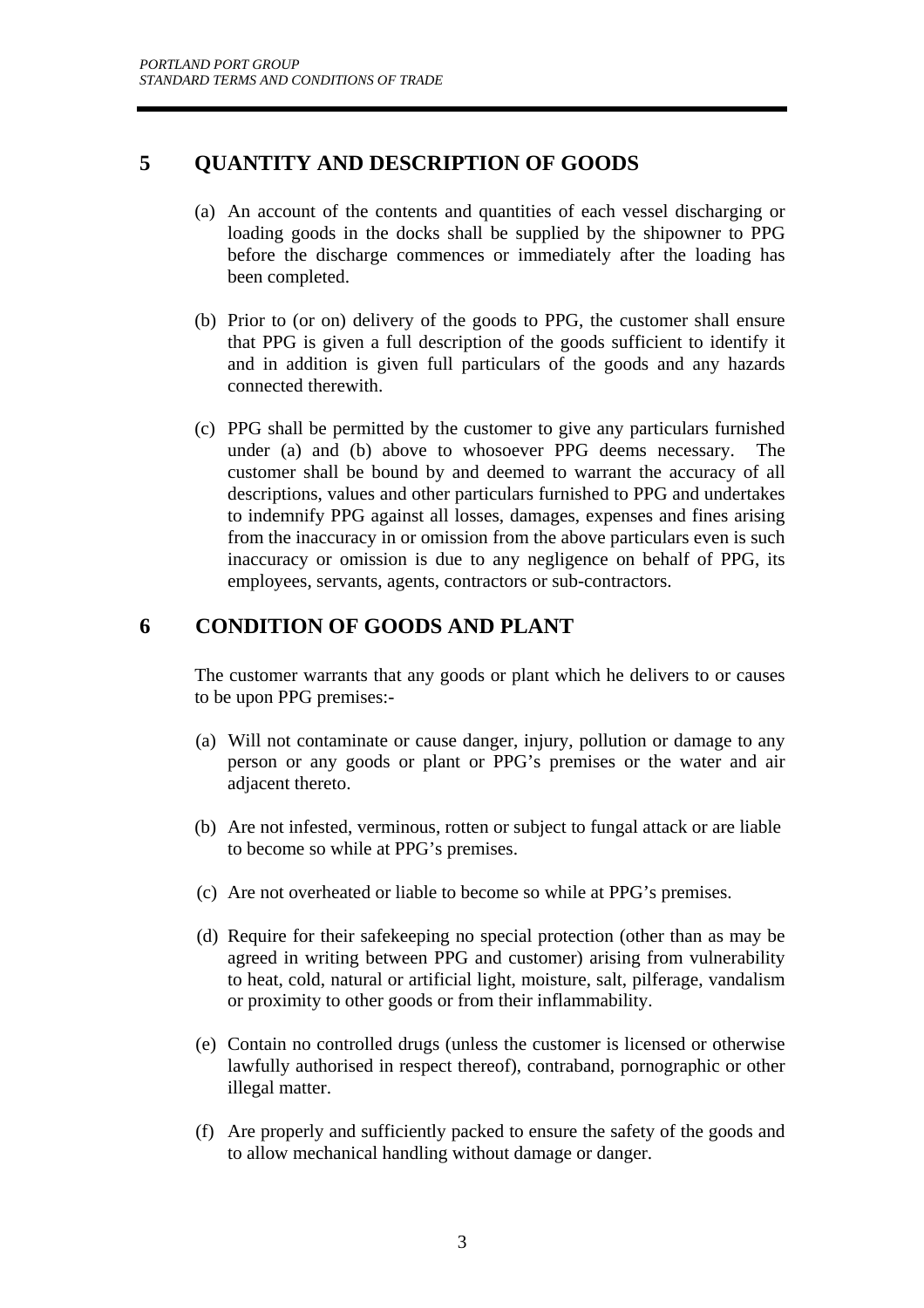- (g) Are properly and sufficiently marked, documented and labelled for all shipping, cargo handling, dispatch, customs and like purposes.
- (h) Are properly marked with warnings as to the hazardous nature of any contents and the precautions to be taken in handling the same and with such warnings as may be necessary for ensuring the safety and health of all persons likely to handle or come into contract with the goods or their contents in the event of the escape of anything injurious therefrom.

Where PPG incurs any expense due to the customer's breach of any of the warranties set out in this Condition or in taking any steps which PPG shall consider to have been reasonably required to remedy the same, or to comply with the lawful requirements of The Department of Transport HM Customs and Excise, the Police, the Health and Safety Executive, the Public Health Authority or any similar body, its officers and agents in respect to the goods, the same shall be chargeable to and payable by the customer concerned.

Where they reasonably suspect that a breach of any warranty under this clause has been, or might be, committed PPG is entitled to refuse to accept any goods or plant into its premises, and if goods or plant have been accepted PPG may nonetheless reject them and require their removal; and in that event the customer shall be entitled to no recompense other than a refund of charges made, less the value of any damage caused by such goods or plant and any handling or other operating costs incurred by PPG.

## **7 PROMPT SHIPPING AND REMOVAL OF GOODS**

All goods deposited upon any of the quays or wharves, or in any of the sheds or premises of PPG shall be shipped or removed therefrom with all due diligence and at latest within 4 days from time of final discharge of the vessel for incoming traffic or 12 days from the time of their being first brought or deposited thereon for outgoing traffic and any goods remaining beyond that time shall incur rent charges in accordance with the tariff and may be removed and dealt with PPG in accordance with Condition 11 and, where appropriate, Conditions 16, 17, 18 and 19**.** 

## **8 DESTRUCTION OR DISPOSAL OF HARMFUL GOODS**

Where any goods are, or while in the custody of PPG or its employees, agents, independent contractors, sub-contractors or sub-agents become noxious, hazardous, inflammable, explosive or in any way dangerous or otherwise likely to cause damage (which includes goods which are infectious, diseased or verminous or likely to harbour or encourage infection or disease or vermin or other pests) whether alone or in combination with other goods and whether or not by reason of the act or omission of any person, PPG or the person in whose custody the goods then are shall be at liberty to destroy or otherwise deal with the goods as in its or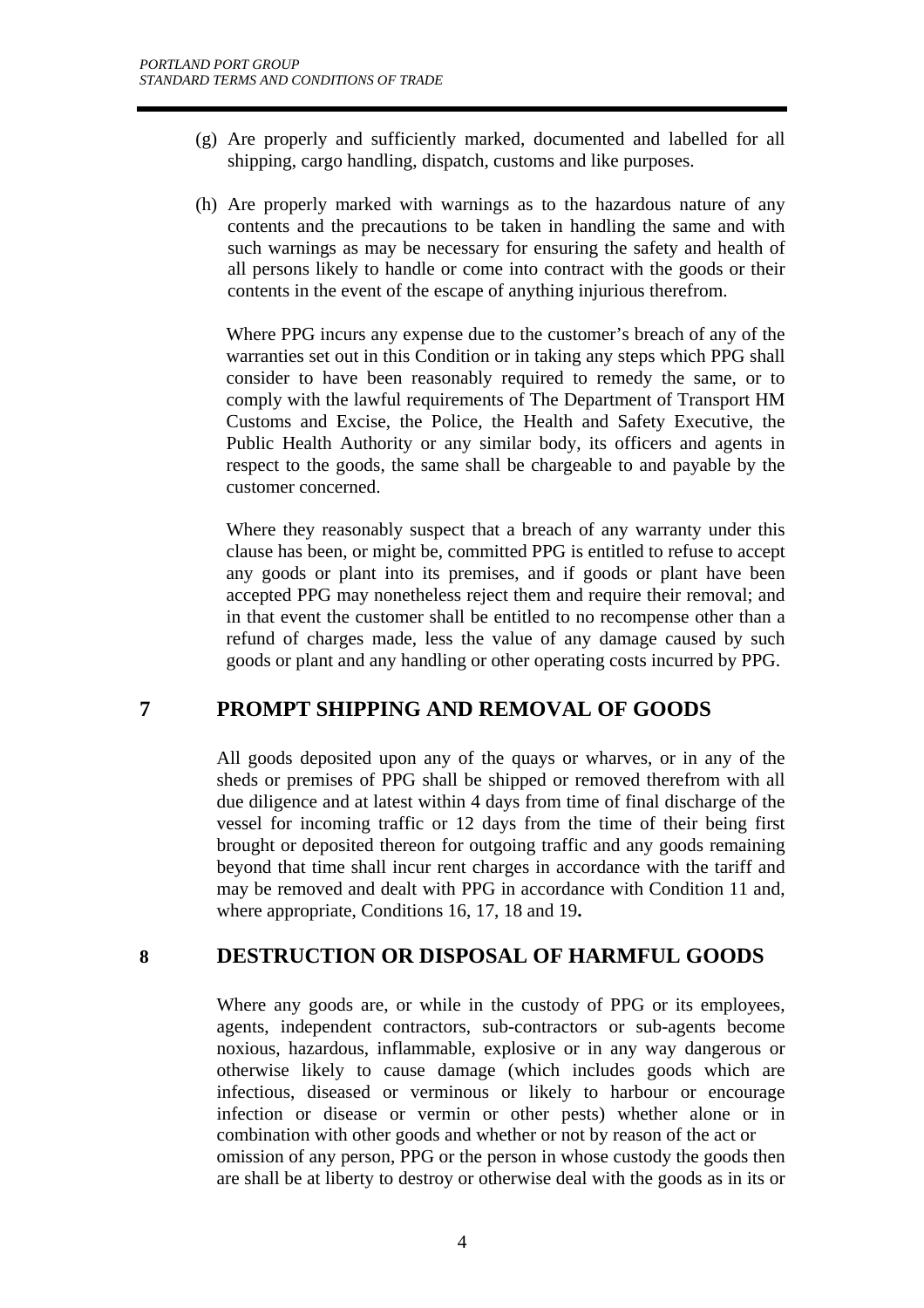his discretion may seem desirable for the purpose of rendering the goods harmless. Where this Condition applies the customer shall indemnify PPG against all loss, damage, costs and expenses arising out of or in connection with the fact or matter by reason whereof this paragraph applies.

## **9 DANGEROUS GOODS**

Goods of an inflammable, explosive, dangerous or offensive nature shall not be brought into or dealt with at PPG's premises unless and until a declaration by the owner or depositor in writing shall have been given to an authorised PPG Manager of their nature, quality and quantity, and the PPG Manager's consent shall have been first obtained, in writing, and then only upon such terms and conditions as may have been arranged, or by or under statute**.** 

## **10 EXPLOSIVES**

Without prejudice to Condition 9, where PPG undertakes to handle explosives (defined as substances and articles listed under Class 1 of the International Maritime Dangerous Goods Code as published by the International Maritime Organisation) or consents to the handling of explosives on its premises by others, the customer shall, subject to the undernoted limit, bear and pay for any damage or injury which may be caused to any property belonging to PPG and for any expense to which PPG may be put by reason of or in consequence of a fire or explosion involving the explosive. Further, the customer shall, subject to the said limit, indemnify and keep indemnified PPG from and against all actions, claims, demands, costs, losses, charges, damages and expenses which may be brought or made upon PPG or which may pay, bear or be incurred or in connection with the handling of the explosives. The customer shall be required to provide a letter of confirmation from their insurance company that the said indemnity is underwritten by a policy of insurance, quoting the policy number and the period of insurance.

 The limit under the foregoing paragraph shall be £3,000,000 in respect of any one accident or series of accidents arising out of one occurrence. This indemnity shall apply whether or not any accident or occurrence is caused by the negligence or default of PPG or its servants or agents, contractors or sub-contractors.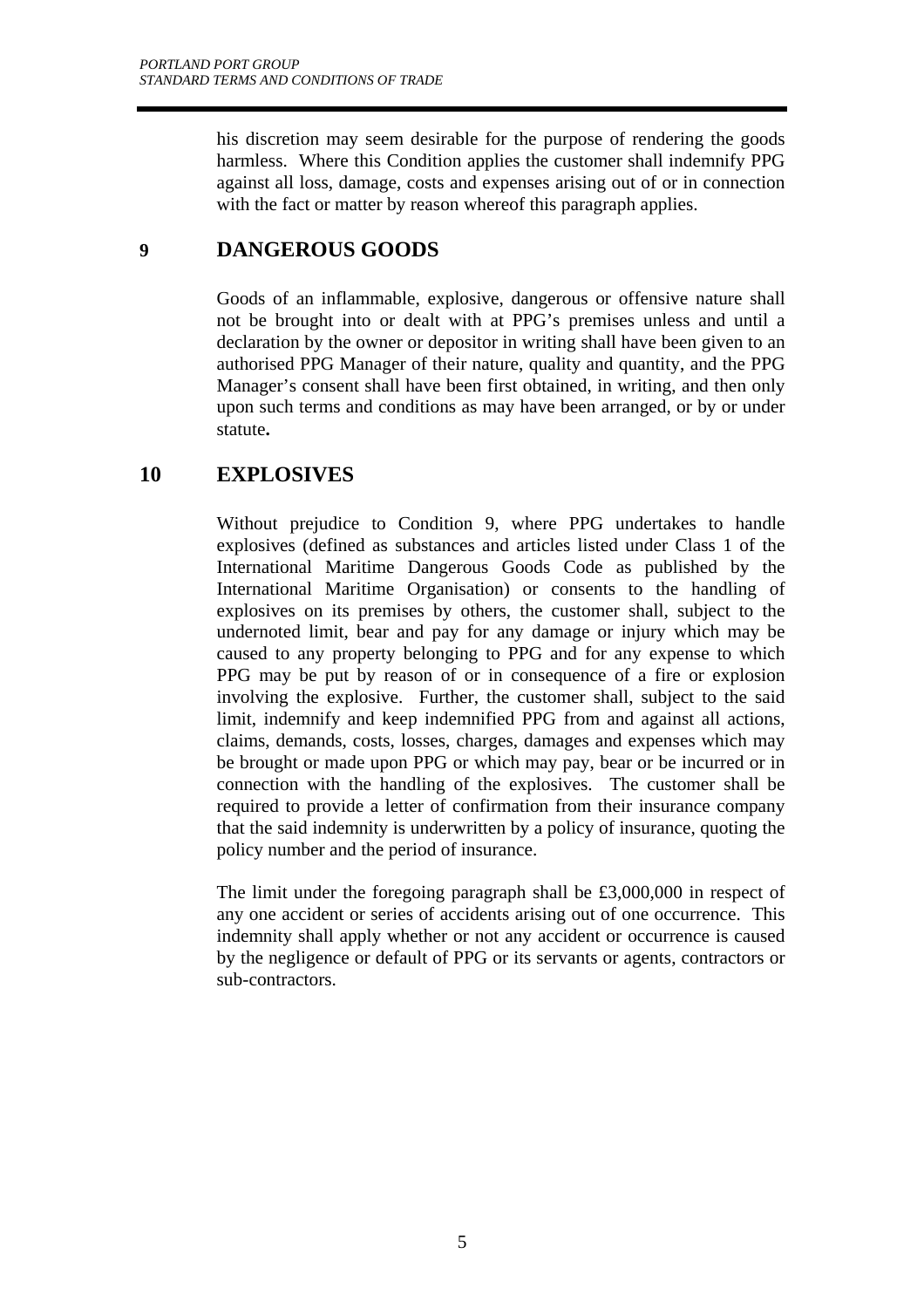## **11 PPG's DISCRETION OVER HANDLING METHODS**

 Subject to specific written instructions given to PPG by the customer and accepted by PPG in writing, PPG reserves to itself complete freedom in respect of the means and procedure to be employed in the receipt, collection, unitisation, stuffing, stripping, storage, packing, carrying, handling, tallying, loading, discharging or delivery of goods. If in PPG's opinion, the interests of the customer so require, PPG may deviate from the customer's instructions (whether or not accepted by PPG) in any respect and any expenses reasonably incurred thereby shall be for the customer's account.

## **12 ARRIVAL OF VESSELS AND VEHICLES**

PPG will not be bound to admit vehicles to its premises or to allow vessels to enter the harbour limits, berth or anchor thereat except by prior arrangement with the customer.

## **13 SEQUENCE OF HANDLING VESSELS AND VEHICLES**

Vessels moored and vehicles arriving at PPG's premises or berths will be dealt with in order determined by PPG at its sole discretion.

 PPG shall not be liable to pay or refund demurrage or any other compensation for the loss of use of vessels or vehicles or for their not being ready in time, nor to make good any other loss or damage suffered as a result of delay or interruption in the handling of vessels or vehicles or in receiving goods into or delivering them out of PPG's premises.

 The customer shall ensure that the vessels and vehicles arrive and are handled and depart in conformity with the requirements and regulations of PPG, its Marine and Operations Staff, and other officials as well as the lawful requirements of The Department of Transport HM Customs and Excise, the Police, the Health and Safety Executive, the Port Health Authority or any similar body.

## **14 HOURS OF WORK**

PPG shall not be bound to do any work outside the normal hours of 0800 to 1700 Mondays to Fridays, or on UK Bank and Public Holidays, unless otherwise agreed in writing by PPG, and PPG shall be entitled to make additional charges for any work done outside such hours, and days, at the customer's request.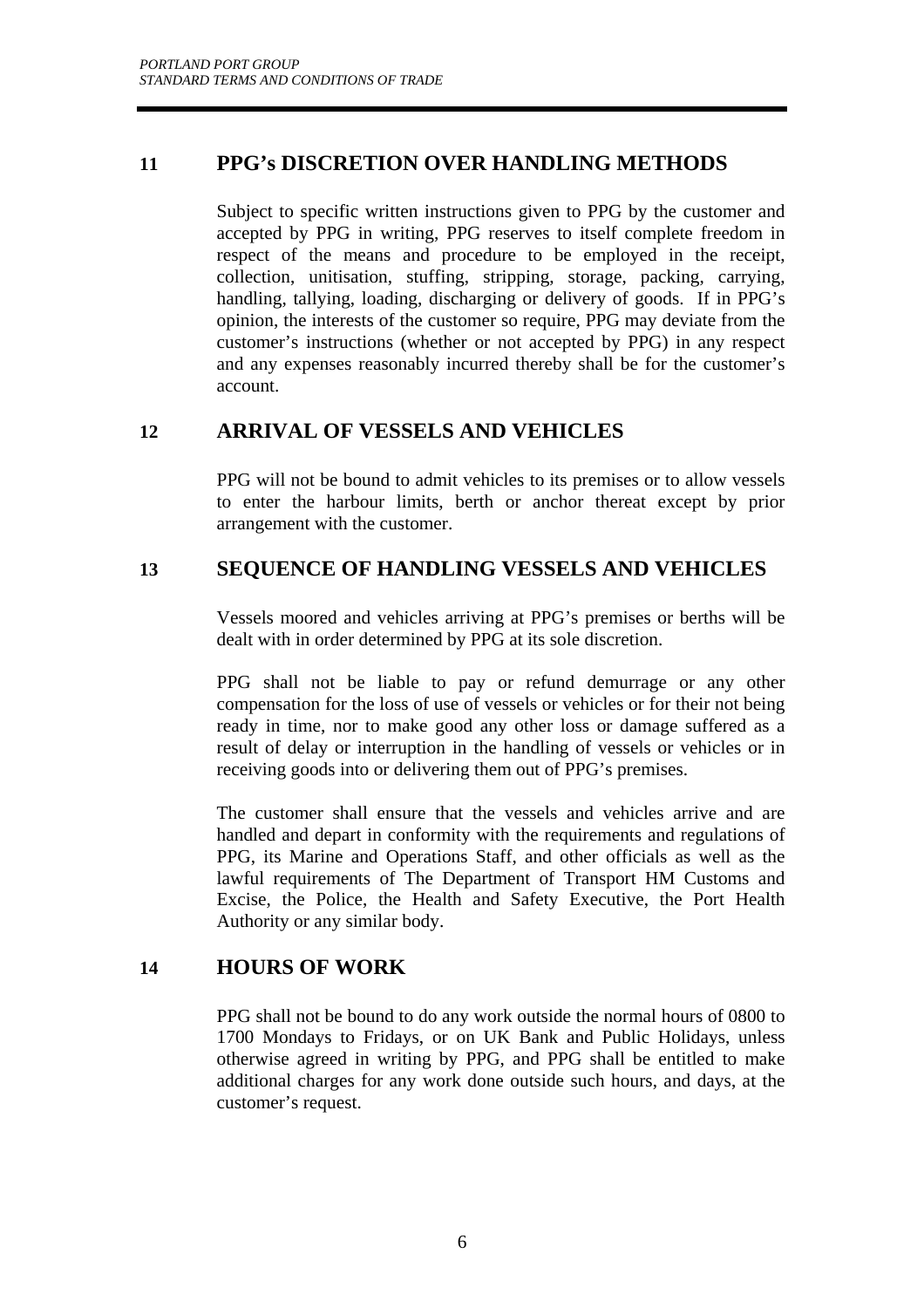## **15 PAYMENT OF DUES AND CHARGES**

 The rate of PPG's charges shall be those published in the Port Office under the title 'Standard Port Tariff' and they are those prevailing at the time that the facilities or services of PPG are actually utilised by the customer, PPG may from time to time revise these rates and charges by publishing any such revisions in the Port Office.

PPG's standard Terms of Payment are as follows:-

*(a***)** *Ship Dues:* 

 *payable on demand before sailing or on receipt of invoice (whichever is the earlier).*

#### *(b) Goods and Passenger Dues and other trade accounts:*

 *payable on demand unless special credit facilities have been agreed.* 

Upon application by customers to PPG and the signing by them of the prescribed request, PPG in its discretion, may allow them a credit account subject to any special conditions which may from time to time be applicable. Invoices charged to approved credit accounts shall be paid without deduction within 21 days of the invoice date, excepting that ship dues are payable in advance or on demand, and charges for services shall be payable on the agreed dates or on demand. Payment thereof shall not in any case be delayed pending the settlement of any questions as to the accuracy of any particular item or items of the account or the allowance of any counter claim or set-off by the customer**.**

PPG reserves the right to charge interest at the rate of **4%** per annum above the base rate of Lloyds Bank plc on all accounts overdue and such interest shall accrue on a daily basis until payment is received.

 PPG may, subject to any statutory requirements to the contrary, at any time demand payment by standing order or prepayment of the whole or part of its charges.

 No undertaking by PPG to collect from a consignee or any other person any sum payable to the customer and no demand by PPG on such person shall constitute a waiver or release by PPG of any rights against the customer.

 No vessel will normally be permitted to leave the berths until all dues and charges have been paid and a pass has been obtained from PPG's General Manager, which must be lodged with PPG's Operations Manager, prior to the departure of the vessel.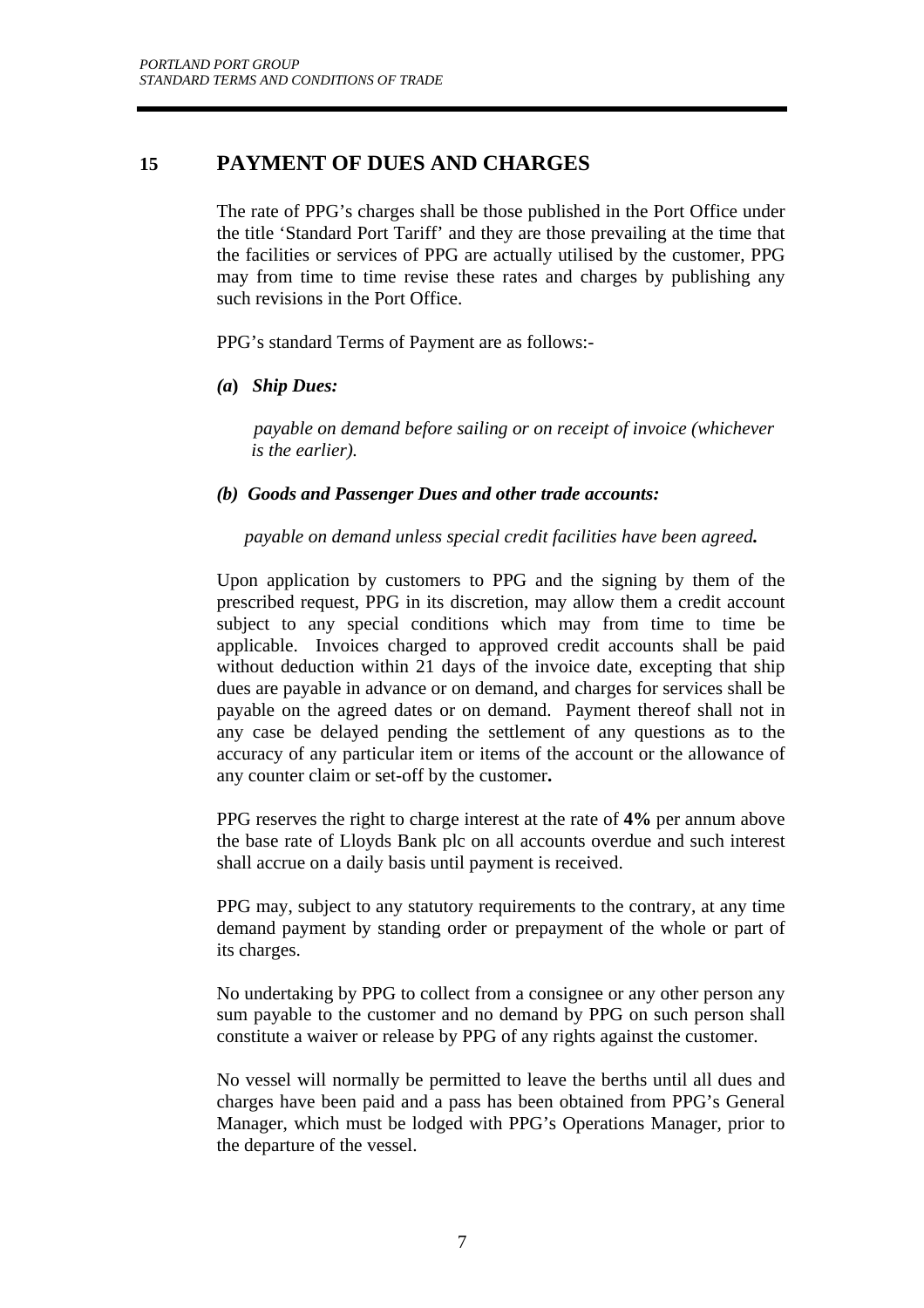PPG may refuse to deliver or release goods until all charges incurred in relation hereto have been paid but pending such delivery or release any charges accruing on a daily basis or other periodic basis shall continue to accrue.

## **16 GENERAL LIEN WITH POWER OF SALE**

PPG may exercise, upon all goods and plant in its possession a lien, not only for any charges and expenses due thereon, but also for moneys owing by the owners to PPG on any account, and in the event of any such charges, expenses and moneys not being paid within 10 days of the notice of the exercise of any such lien, PPG may sell the goods and apply the proceeds towards the satisfaction of all such charges, expenses, and moneys on whatsoever account owing and also such charges and expenses arising during the exercise of any such lien. If the customer has sold or shall sell the goods being the subject of the lien, PPG may at their option accept the proceeds of such sale or some interest or charge in or over such proceeds in substitution of their lien as a condition for releasing the goods.

## **17 DISPOSAL OF PERISHABLE GOODS**

Where PPG is in possession of perishable goods of any nature which are not taken up immediately upon arrival or which are liable for any reason to perish before shipment or delivery which, in the opinion of PPG are insufficiently addressed or marked or are otherwise so unidentifiable that PPG cannot determine on what vessel they should be shipped or to whom they should be made available for collection, PPG may sell or otherwise dispose of such cargo without any notice to the customer, sender, owner or consignee of the goods. All charges and expenses arising in connection with the sale or disposal of the goods shall be payable by the customer, and, in event of a sale, payment or tender of the net proceeds of sale, after deduction of the aforesaid charges and expenses and all other sums due to PPG under these conditions, shall discharge all liability of PPG to any person, firm or corporation in respect of the goods.

## **18 DISPOSAL OF UNDELIVERABLE GOODS**

 PPG shall be entitled to sell or otherwise dispose of all non-perishable goods which, in the opinion of PPG, are insufficient or incorrectly addressed or marked or are otherwise so unidentifiable that PPG cannot determine on what vessel they should be shipped or to whom they should be made available for collection or which are not collected or accepted by the consignee, upon giving 21 days notice in writing to the customer (if known) or the publication of such notice in the Port Office at Portland Port, **Dorset** 

All charges and expenses arising in connection with the storage, sale or disposal of the goods shall be payable by the customer, and, in the event of a sale, payment or tender of the net proceeds of the sale after deduction of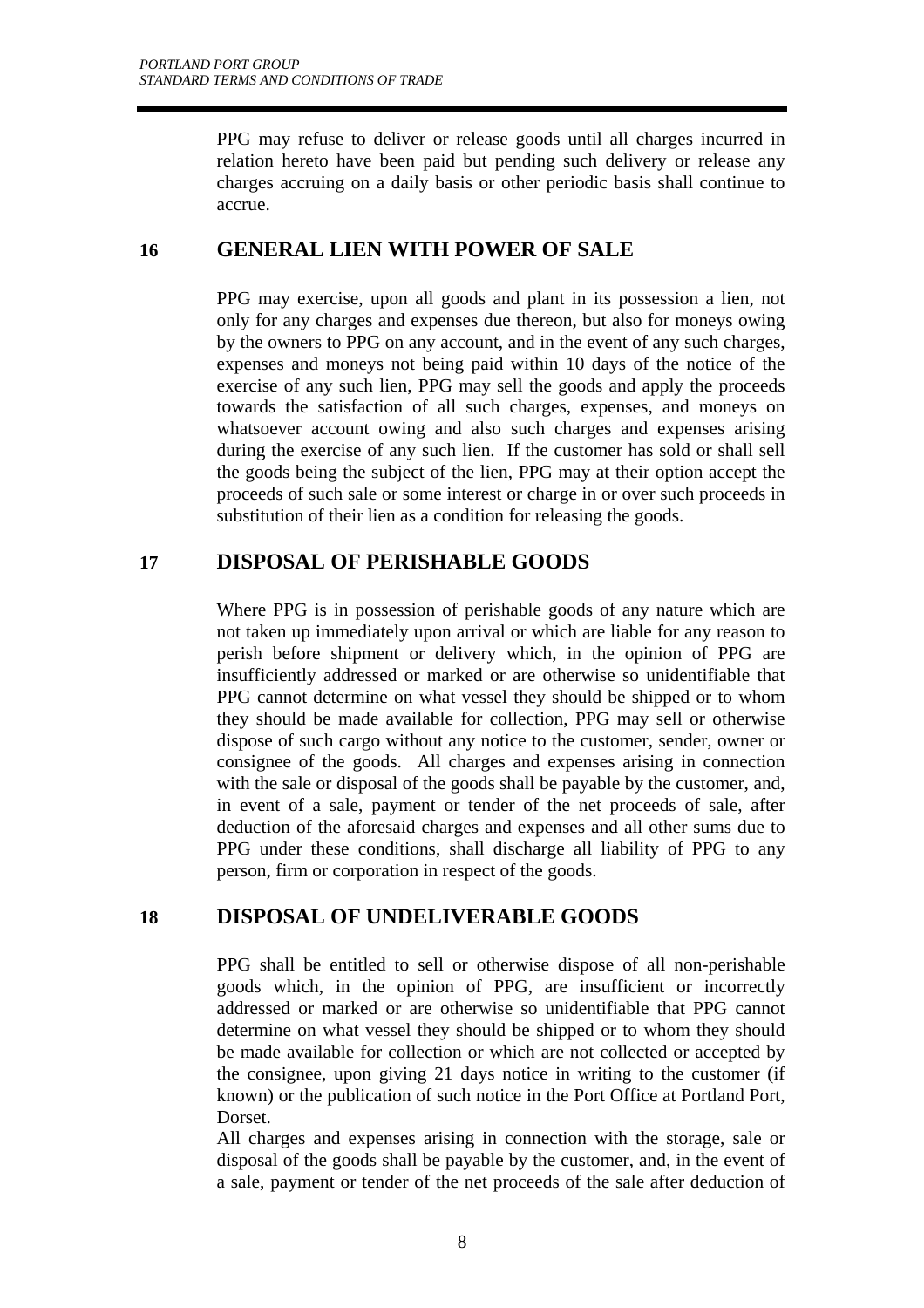the aforesaid charges and expenses, and all other sums due to PPG under these conditions, shall discharge all liability of PPG to any person, firm or corporation in respect of the goods.

## **19 DISPOSAL OF EMPTY CASES, PACKAGING ETC**

 After shipment or other removal of goods from PPG's premises any package, case, pallet, container or other thing which conveys or supports cargo, remaining empty or substantially empty and unused shall be removed by the customer within 28 days of such shipment or other removal of the goods or their becoming empty or substantially empty (as the case may be). If the customer fails to remove those items within that period or such further period as PPG may in writing agree to allow, PPG may for their sole benefit dispose of them (whether by sale, gift, destruction or otherwise) and shall not be liable, answerable or accountable to the customer or any person interested in such items for so doing or for the proceeds of any such disposal.

## **20 LIABILITY - PROOF OF NEGLIGENCE**

PPG shall be liable for loss or misdelivery of or damage to goods or plant or any deficiency therein if, it be proved by the customer (otherwise than by evidence only of such loss, misdelivery, damage or deficiency of or to the goods or plant when in PPG's possession or power) to have been caused by the negligence of PPG or their directly employed salaried staff.

## **21 FORCE MAJEURE**

- (a) PPG shall not be liable for any breach of obligation to the extent that performance thereof is delayed, hindered or prevented by force majeure.
- (b) Force Majeure means any circumstances or conditions beyond PPG's control or which it is not reasonably practicable for PPG to control or alleviate.
- (c) Without prejudice to the generality of sub-conditions (a) and (b) above and without being thereby limited, force majeure includes any one or more of the following:-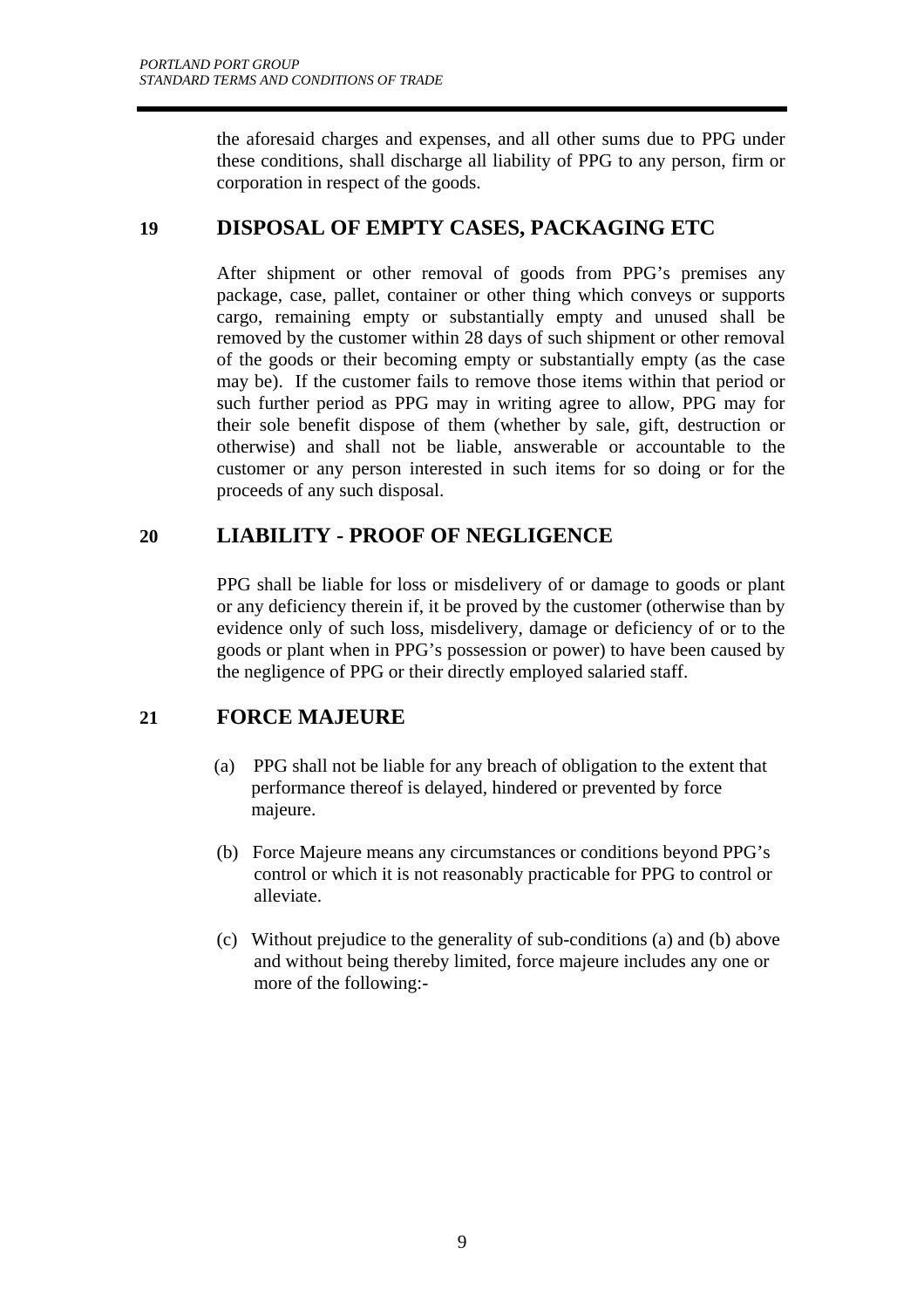- i. Act of God, storm, tempest or flood.
- ii. Fire (including steps taken for the extinguishment thereof), explosion, smoke, ionising radiation, radioactive contamination.
- iii. Impact by aircraft or objects dropped or falling from them.
- iv. Strikes, combinations, lockouts, go-slows, or any other industrial action for any person or anything done in the furtherance of a trade dispute.
- v. Scarcity of labour, plant, machinery, fuel or power.
- vi. War, revolution, riot or civil commotion.
- vii. Restrictions imposed directly or indirectly by HM Government or any person, corporation or body acting under statutory powers.
- viii. Theft or wilful damage unless proved by the customer to have been committed by the directly employed salaried staff of PPG.
- ix. Inherent vice of the goods; specifically to include sprouting and greening of potatoes.
- x. Vermin, insects, fungal attack, rot or corrosion.
- xi. Heat or cold including heat within the goods themselves and unintended exposure to natural or artificial light.
- xii. Improper or insufficient packing, marking, documentation or labelling.
- xiii. Any act of PPG , it's servants or agents, which though deliberate, are reasonably necessary for the safety or preservation of persons, the premises and or any goods thereat.
- xiv. Late receipt of Customs entries or delivery or landing orders, disputes in respect of documents or declarations made for entry purposes by or on behalf of any person, delay in passing Customs entries or obtaining clearance of any goods or omission of information from or a misstatement in any order to PPG relating to the goods.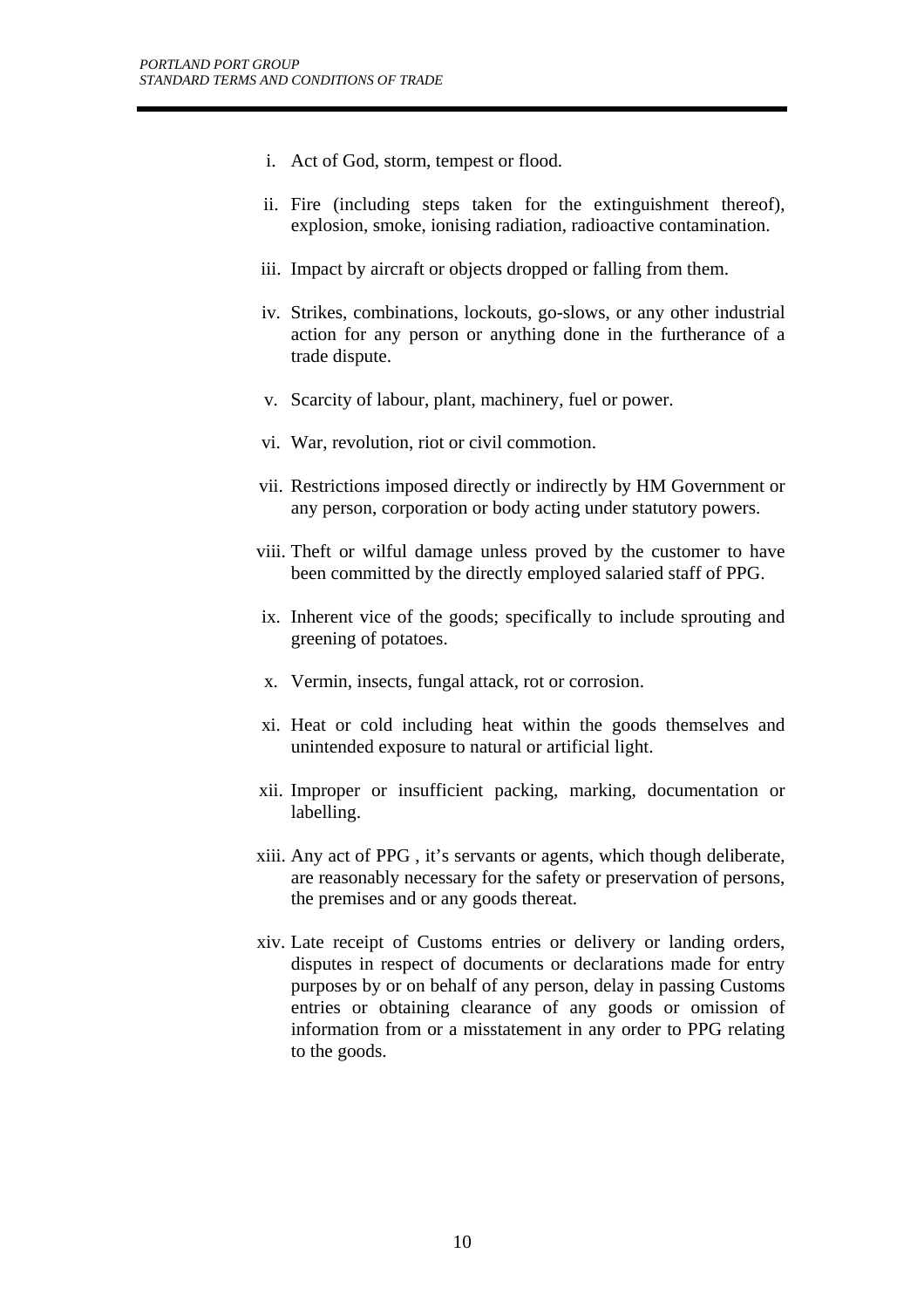## **22 LIMITATION OF LIABILITY - CONSEQUENTIAL LOSS**

 PPG shall be under no liability whatsoever (whether for negligence or otherwise) for goods, plant or vessels being delayed or for loss of any market thereof or for any other consequential loss.

# **23 LIABILITY - MONETARY LIMIT**

 The liability under Condition 20 hereof shall be limited to the cost of the goods or plant lost, misdelivered or damaged or the market value thereof or the cost of replacing or repairing the same or £1,300 per tonne of the gross weight of the goods or plant concerned, whichever shall be the least.

## **24 LIABILITY - TIME BAR FOR CLAIMS**

 It is a condition precedent to the liability of PPG under Condition 20 hereof that PPG be notified in writing, in the case of damage, deficiency or partial loss, before the goods are removed from PPG's premises and in the case of total loss or misdelivery, within 30 days in the case of import goods or 60 days in the case of export goods of the delivery of the goods by PPG or their removal from PPG's premises, with particulars of the nature and amount of any claim to be made. Any claim not made in accordance with the terms of this condition shall be deemed to be waived, extinguished or absolutely barred.

## **25 LIABILITY LIMITS AVAILABLE TO THIRD PARTIES**

 By delivering the goods to PPG, the customer shall be deemed to confer severally upon the employees and agents of PPG, and upon its or their independent contractors, the benefit of all warranties, representations, limitations and exclusions of, or exemptions from liability indemnities, defences, amenities and rights herein provided for the benefit of PPG, upon any such person as aforesaid providing any services whether or not of a stevedoring nature in relation to the goods. This Condition also constitutes a separate contract made by PPG on its own behalf and as agent for all persons who are its servants or agents from time to time whether or not as stevedore providing services as aforesaid in relation to the goods.

# **26 REGULATIONS AND CONDITIONS APPLICABLE TO SHIP DUES AND RENT**

- (a) Ship dues will be charged according to the prevailing standard port tariff at the date of the commencement of the commercial contract or the date of entry of the ship into the port, whichever is the earlier.
- (b) Ship dues cover one entering of the port limits to use PPG berths, jetties,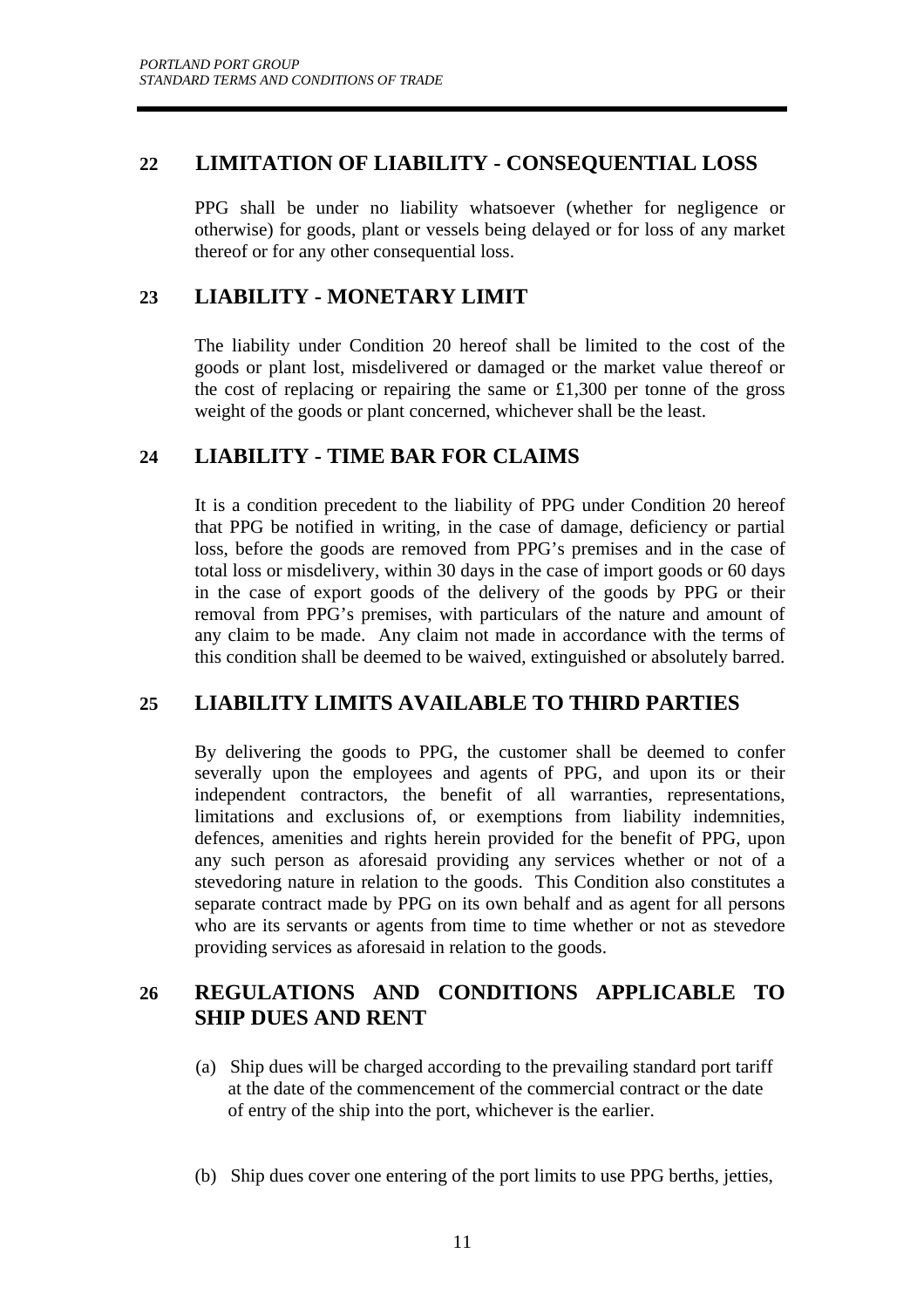or anchorages, following by one departure therefrom. Any subsequent use of berths, jetties or anchorages will be subject to supplementary ships dues and berthing charges, except when the ships movement is upon orders given by the PPG Manager.

- (c) In calculating the rent both the day of entry and the day of departure will be included.
- (d) In calculating ship dues fractions of a day or week or gross tonne will be reckoned as day or week or gross tonne respectively.
- (e) In case of foreign vessels not issued with a Certificate of British Tonnage or an International Tonnage Certificate (1969), charges shall, except to the extent PPG declare otherwise, be related to such tonnage as is measured in accordance with the Regulations applicable to ships registered in the United Kingdom.
- (f) Basis for Charge:
	- i. For new vessels, ie those of which the keel has been laid on or after the 18 July 1982, as well as for existing vessels which have been the subject of extensive rebuilding, only the gross tonnage (GT) which has been computed according to the International Convention of Tonnage Measurement of Ships 1969 and which is mentioned on the International Tonnage Certificate (1969) will be the assessment basis.
	- ii. For other ships the gross registered tonnage (GRT) as indicated on the National Certificate of Measurement will be the assessment basis with 1 GRT being treated as equivalent to 1 GT for the purpose of charges.

## **27 TERMS AND CONDITIONS OF CRANE, GRAB, PLANT AND VESSEL HIRE/USAGE**

- (a) Applications for hire of cranes with or without grabs must be made upon the appropriate PPG Crane and Grab Order Form.
- (b) PPG shall operate all cranes (including ships cranes) and grabs and the charges quoted will include the provision of drivers; except if an authorised and valid PPG Permit to Work has been issued by PPG's Operations Manager.
- (c) PPG reserve to themselves the right of supplying all cranes and grabs and of limiting the time of their employment as well as of deciding whether grabs may be used with any particular cranes or cargoes.
- (d) PPG shall not be liable for the delay or the consequence of delay which may arise from breakdown of the cranes and grabs or failure of power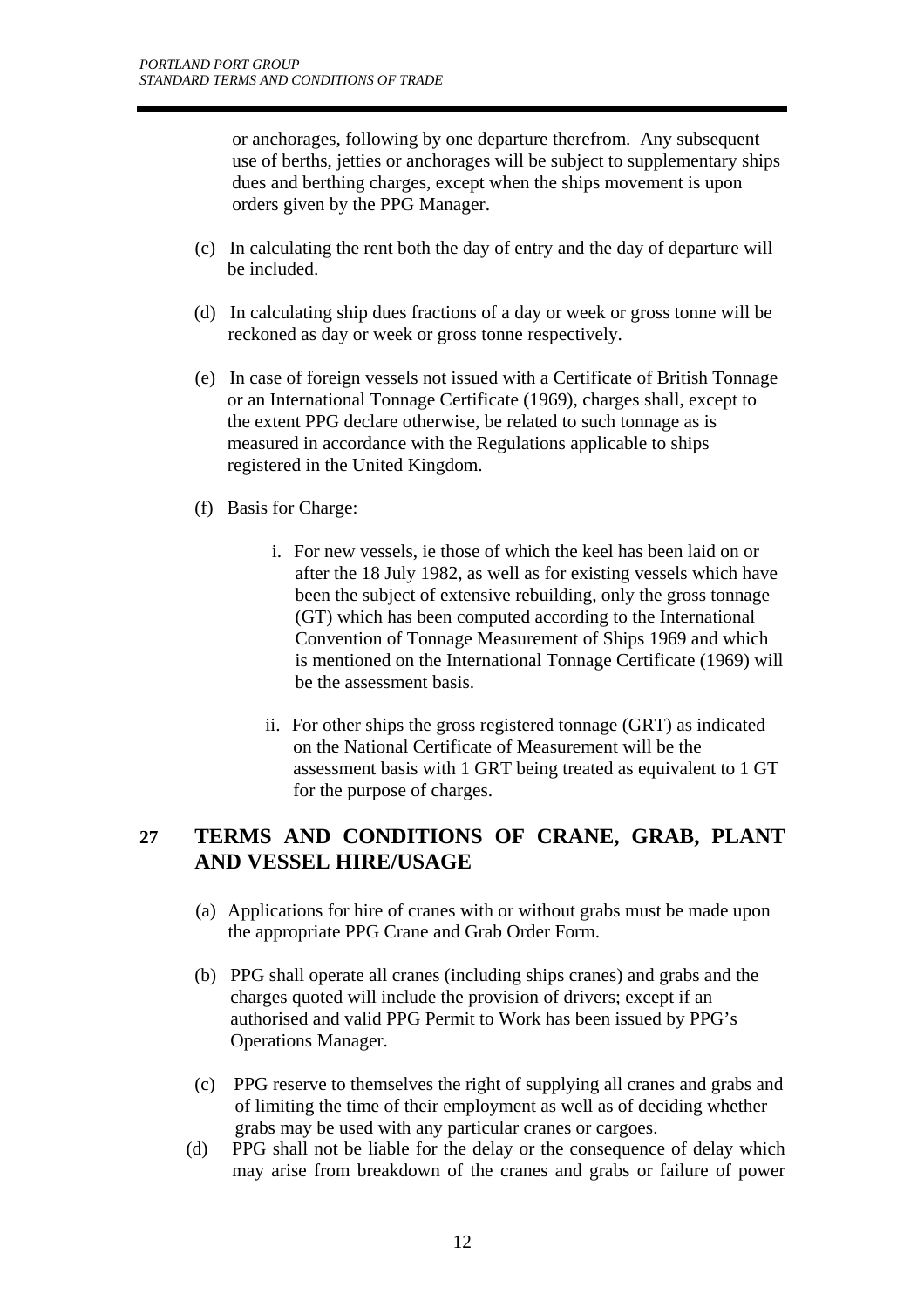supplies or for the consequences of any delay caused through their inability to make available a crane or grab at the time requested from whatever cause arising.

- (e) Hirers shall provide their own slings or other lifting gear, and all labour required in respect of craneage and grabbing operations except the crane driver (unless authorised to do so by a valid PPG Permit to Work) and PPG shall not incur any responsibility therefrom.
- (f) The hirers shall be responsible for all consequences arising from the over loading of cranes with or without grabs or failure from hirers, their servants or agents to observe directions for the use of the cranes or grabs which may be given by PPG Manager.
- (g) The hirers shall be responsible for the cleaning up and removal of spillage from the quay on completion of crane and grab operations.
- (h) Where it is necessary to cant the same article during lifting, the work will be done at the hirer's risk.
- (i) No allowance on charges will be made during the period of hire except in respect of lost time amounting to half an hour or more on each occasion during which the crane and/or grab cannot be worked by reason of mechanical failure.
- (j) Hirers will make good all loss of or damage to cranes or grabs from whatever cause arising and fully indemnify PPG in respect of all claims by any claimant for personal injury, death or damage to property howsoever arising out of the use of the cranes or grabs and in respect of all costs and charges in connection therewith arising under statue or common law.
- (k) Hirers will insure against breach of any of these conditions with a reputable insurance company, notifying PPG when such insurance has been effected and if called upon to do so, produce the Policy or a copy of it to PPG.
- (i) Charges for the hire of cranes and grabs will be recovered through the Company completing the Order Form ('the hirer'). Hire charges may be obtained on application to the General Manager.
- (m) Hirers will be responsible for the repair of any damage to plant, goods, vessels and premises of PPG howsoever caused when under hire from PPG.
- (n) The Terms and Conditions (a) to (m) above will equally apply to PPG Plant and Vessel Hire and Usage.

## **28 QUAY RENT**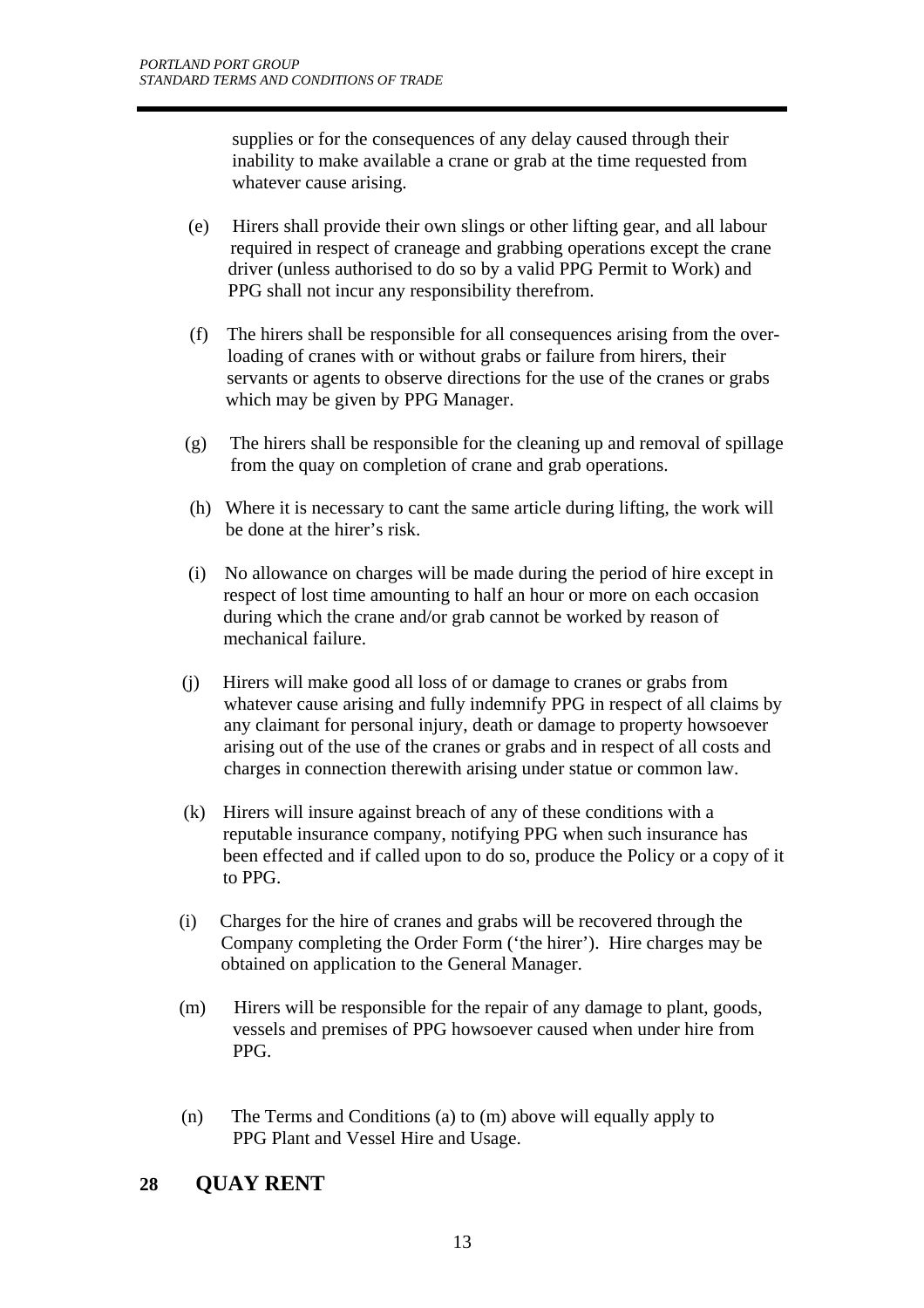- (a) Rent-free periods shall commence on (and including) the day of commencement of discharge for import cargoes from vessels.
- (b) Rent-free periods are on a calendar day basis and shall include Saturdays, Sundays and UK Bank Holidays, unless specifically agreed in writing otherwise.
- (c) Rent-free periods shall be:

| <i>i. All export cargo</i> | $\frac{3}{3}$ days |
|----------------------------|--------------------|
| ii. All import cargo       | $1$ day            |

except for shipments of softwoods, lumber, hardwoods, logs and board materials which require open storage, for which the periods shall be:

| Shipments up to 2000 cubic metres  | $\frac{3}{3}$ days |
|------------------------------------|--------------------|
| Shipments 2001 - 5000 cubic metres | 5 days             |
| Shipments over 5001 cubic metres   | 7 days             |

- (d) After expiry of the rent-free period, rent shall be charged per tonne or per cubic metre depending on the basis on which wharfage or cargo dues are paid for the cargo, or container for unitised cargo.
- (e) The rent charges shall be charged on the basis of:
	- i. Part weeks will be charged pro-rata on a daily basis.
	- ii. Rent shall be chargeable to/from and including the day of delivery or receipt of cargo.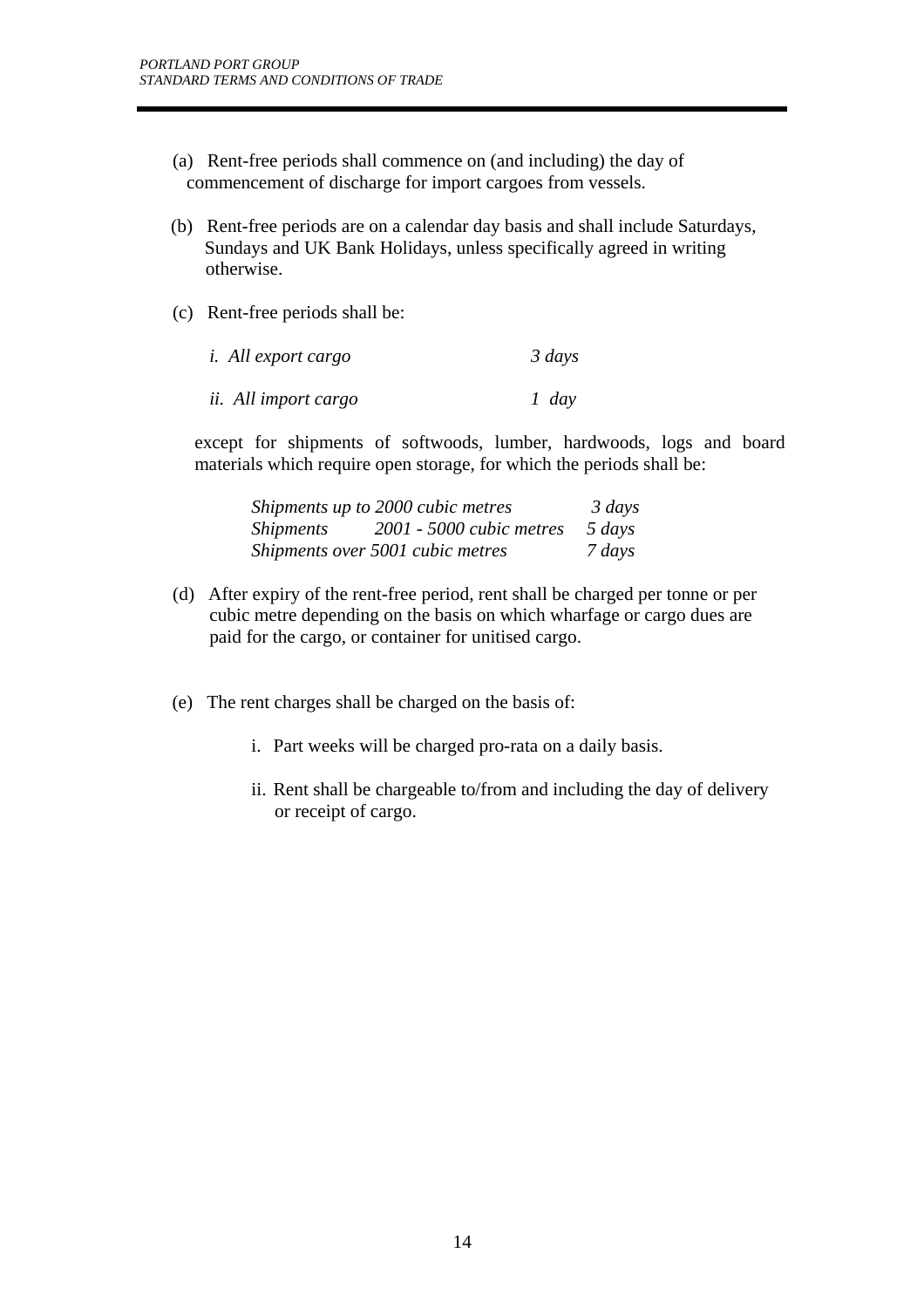## **29 ENGLISH LAW AND JURISDICTION**

Any legal relationship between PPG and the customer shall be governed by and interpreted in accordance with English Law and the customer submits to the jurisdiction of the High Court of Justice in England but PPG may enforce any contract between PPG and the customer in any court of competent jurisdiction.

# **30 GIVING OF NOTICE**

 Any notice required to be given hereunder shall unless otherwise specified be sufficiently given if sent by registered or recorded delivery post or left at the principal or registered office for the time being of the party to be served. Any such notice shall be deemed to be served at the time the same is handed to or left at the address of the party to be served and if served by post on the third day (not being a Sunday or Public Holiday) following the day of posting.

## **31 PPG STANDARD BERTHING AGREEMENT**

 All vessels berthing at any alongside berth within the limits of Portland Harbour will be entirely subject to PPG's Standard Berthing Agreement as attached in Annex 1 of these Standard Terms and Conditions of Trade unless any variation of such has been expressly agreed in writing between a PPG Director and the Customer.

## **32 PPG STANDARD ANCHORING AGREEMENT**

All vessels anchoring within the limits of Portland Harbour, either in the Inner Harbour or the Outer Harbour, will be entirely subject to PPG's Standard Anchoring agreement as attached in Annex 2 of these Standard Terms and Conditions of Trade unless any variation of such has been expressly agreed in writing between a PPG Director and the Customer.

# **33 PORTLAND HARBOUR REVISION ORDER 1997**

These Standard Terms and Conditions of Trade will be subject to the specific Provisions, Articles, Orders, Bylaws, General and Specific Directions of the Portland Harbour Revision Order 1997.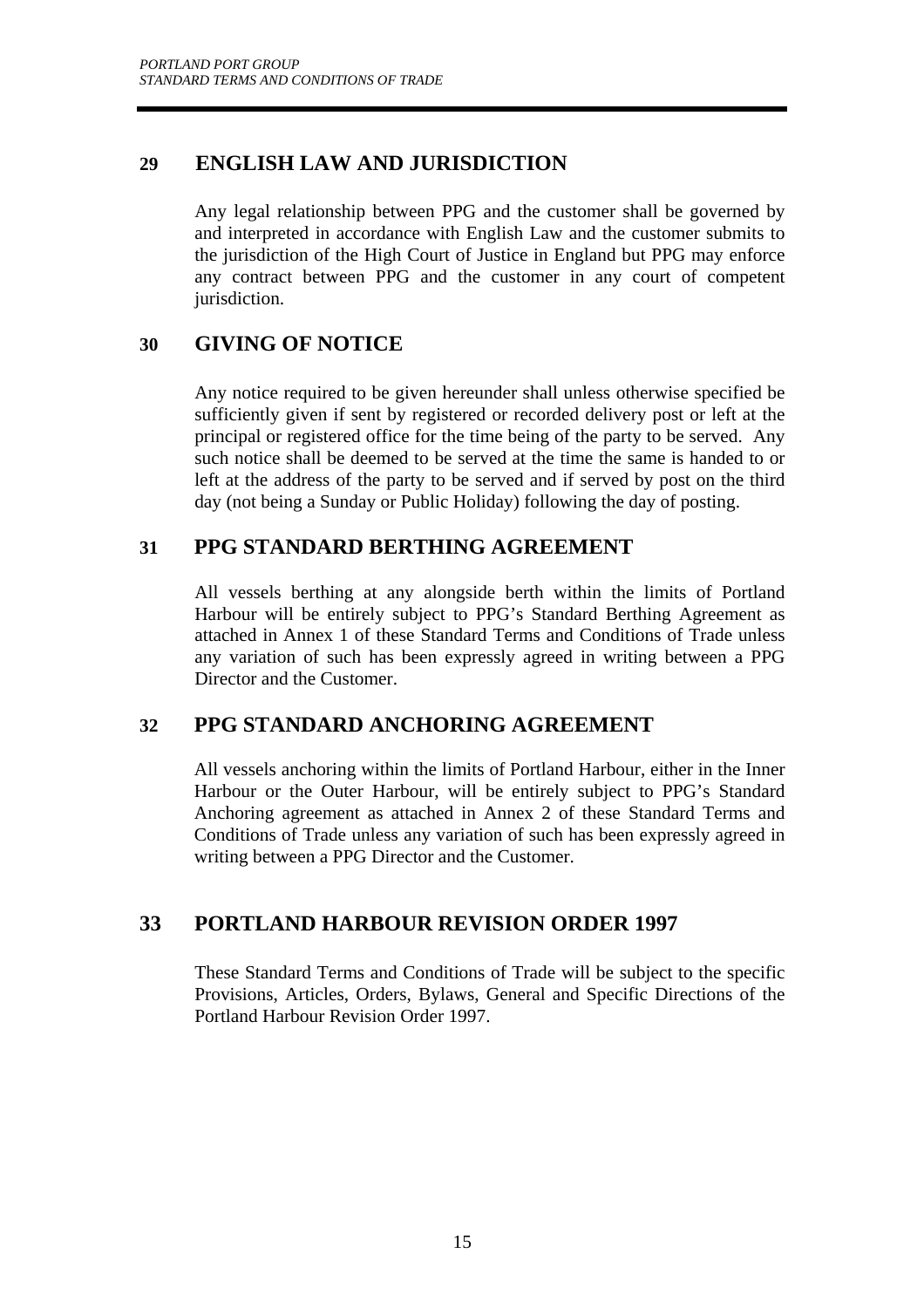## **34 HEADINGS**

The headings set out in these Conditions are provided for convenience and they shall not limit, control or affect the meaning of the provisions to which they refer.

By Order of the Board of Directors, Portland Port Group, dated 31<sup>st</sup> December 1998.

.

\_\_\_\_\_\_\_\_\_\_\_\_\_\_\_\_\_\_\_\_\_\_\_\_\_\_\_ S J Davies Director and General Manager PORTLAND PORT GROUP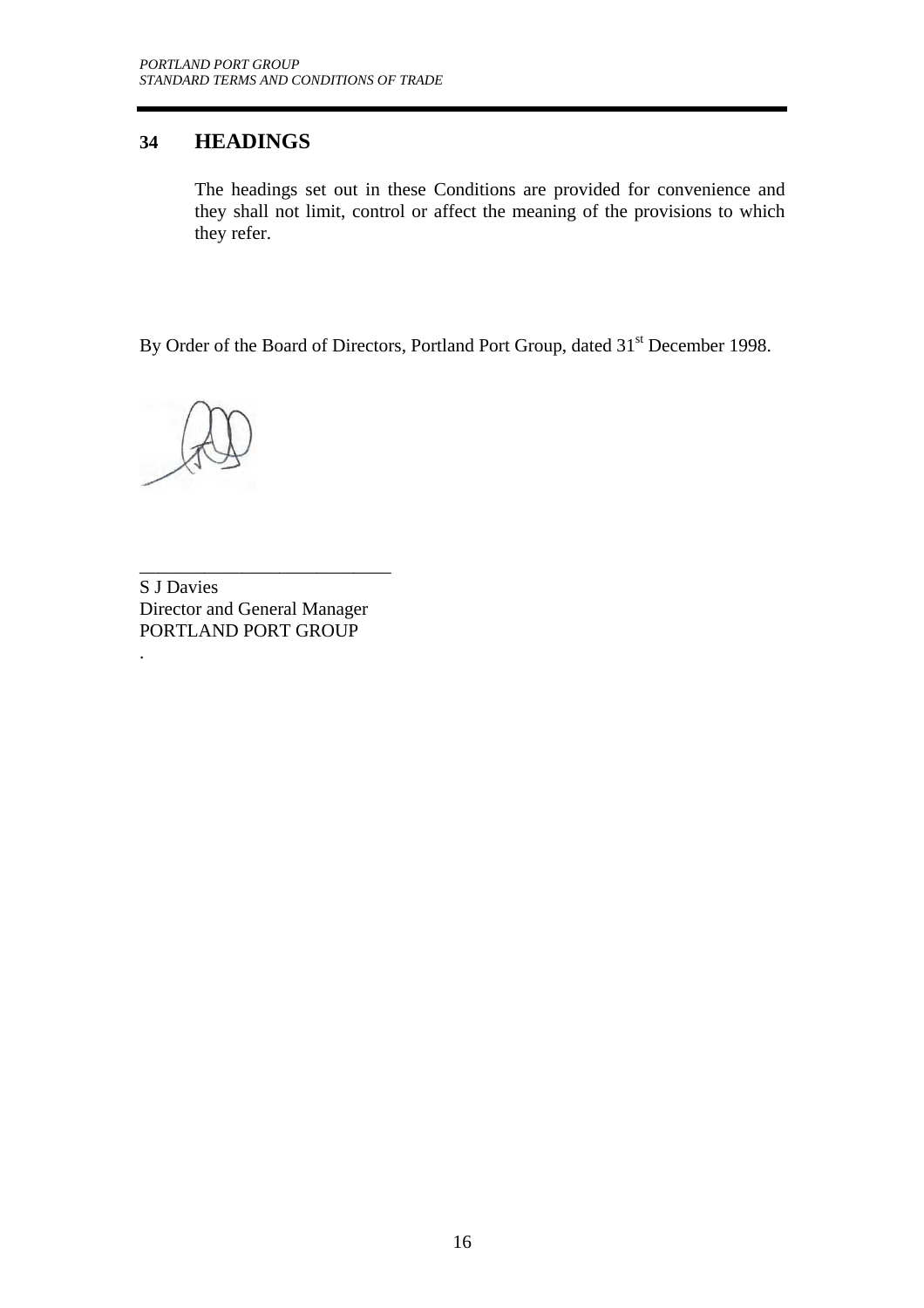1. PPG offers to provide facilities at Portland harbour for the Customers Vessel (the "Vessel") on the terms set out below.

### *Provision of Berth and facilities*

- 2. PPG agrees that the Vessel may be moored alongside any berth marked on the enclosed plan or such other berths within Portland harbour as PPG may designate from time to time pursuant to 4 below (the "Berth"). Acceptance and allocation of the Berth is dependent on availability as determined by PPG's Operations Manager 12 hours prior to Vessel arrival at Portland harbour, and duration of stay alongside the Berth is subject to other commercial users requirements for the occupancy and duration of occupancy of the Berth. PPG's Operations Manager at his sole discretion will determine the duration of occupancy of the Berth and will serve notice on the Customer 12 hours prior to the Customers required vacation of the Berth. The Customer warrants to fully comply in all respects with this notice and vacate the Berth according to PPG's Operations Managers requirements.
- 3. The Berth is to be used only for the berthing of the Vessel and while at the Berth lay-by, cargo handling, repair or refurbishment activities (the "Activities") to the Vessel may be carried out. The Vessel shall not be permitted to be used other than in connection with the Activities.
- 4. If required to do so by PPG at any time and from time to time, the Vessel will be relocated to such other position within Portland harbour as PPG may specify.
- 5. While the Vessel is at the Berth, the Customer will have the following additional rights;
	- 5.1 the right for all reasonable purposes connected with the Vessel but not for any other purposes of access to the Berth from the landward side along such routes as PPG may specify from time to time provided that the exercise of this right shall be subject to the following conditions:
		- 5.1.1 the Customer will at all times allow priority in the exercise of the right to other users of Portland Port:
		- 5.1.2 the Customer will not interfere with other activities at Portland Port or access to Portland Port by others;
		- 5.1.3 the right may be suspended or terminated by PPG if PPG reasonably consider necessary or desirable to do so in the interests of the operation of Portland Port;
		- 5.1.4 the right may be limited and/or restricted in such manner as PPG's security arrangements may require;
		- 5.1.5 the Customer will not permit or suffer any person visiting the Vessel to obtain access to the Vessel save if accompanied at all times by a member of PPG's security staff or Vessels crew.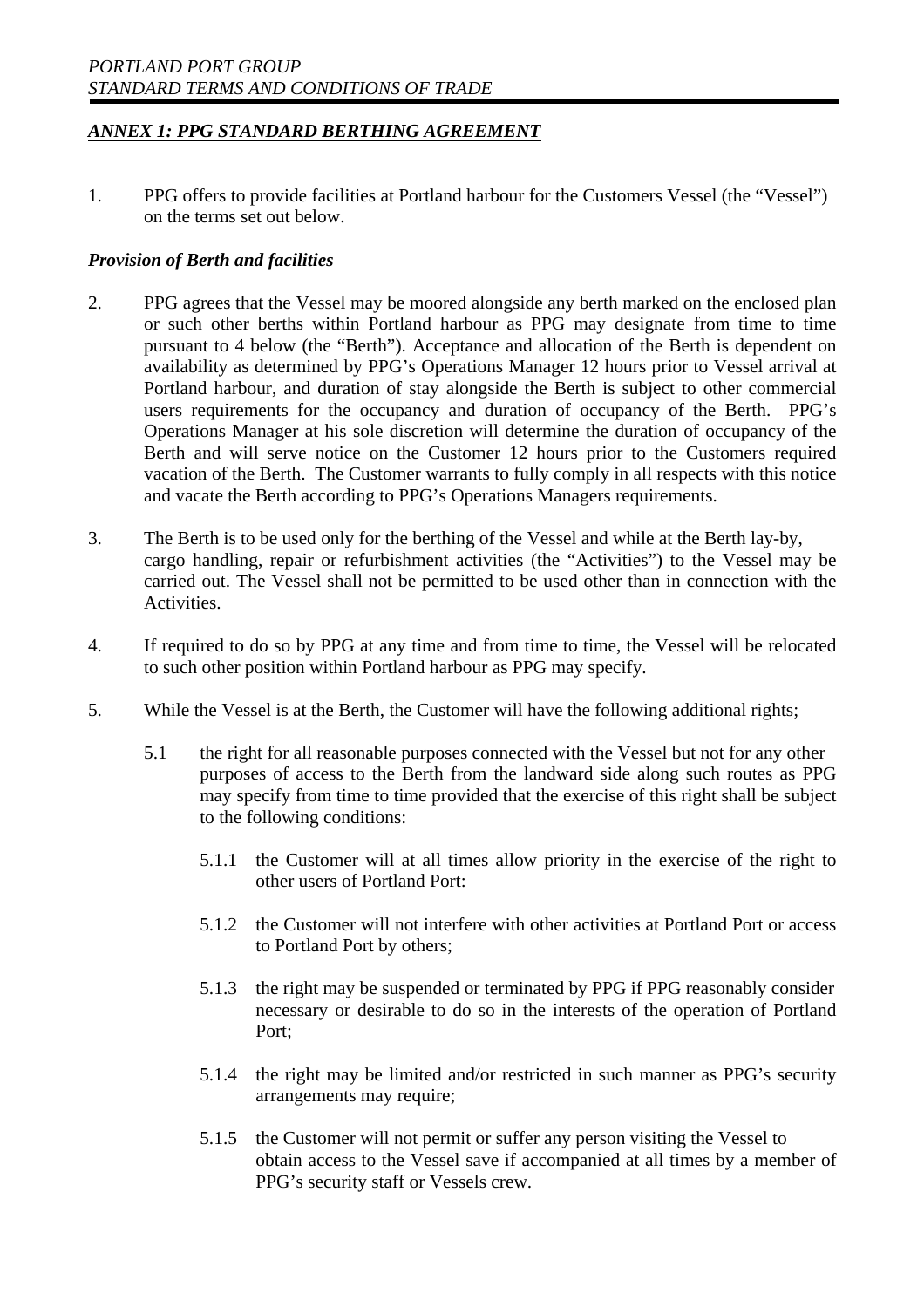- 5.2 the right to the free and uninterrupted passage and running of water, drainage, electricity, telephone and other utilities (the "Services") required by the Vessel or its users only from the landward side, provided such services have previously been ordered in writing by the Vessels Master to PPG's Operations Manager.
- 6. In relation to the terms of PPG's Standard Berthing Agreement (the "Agreement"), the Customer warrants that they do not do so on the basis of, and do not rely on, any representation, warranty or other provision except as expressly provided in the Agreement and all conditions, warranties or other terms implied by statute or common law are excluded to the fullest extent permitted by law.
- 7. Without limiting the terms of 6 above, PPG gives no representation or warranty as to:
	- 7.1 the Customers right to moor or berth the Vessel within Portland harbour or at the Berth including, without limitation, as to whether such mooring or berthing shall cause any disturbance or nuisance in relation to the bed of Portland harbour or shall result in any unlawful impediment to the public right of free navigation in Portland harbour; or
	- 7.2 the safety or suitability of Portland harbour or the Berth, in either case as a location for the mooring or berthing of the Vessel or for any use to which the Customer intends to put the Vessel or the safety or suitability of the mooring scheme for the Vessel which the Customer employs.

### *PPG's charges*

- 8. In consideration of PPG providing the Berth and the facilities described in 5 above the Customer agrees to pay PPG the Standard Port Tariff Rate under "Section B1: Berthing Dues" prevailing at the time, or such other rate as expressly agreed in writing between a PPG Director and the Customer, together with Value Added Tax thereon. These charges are payable in full on arrival of the Vessel within the limits of Portland Harbour.
- 9. Sums payable to PPG under the Agreement are exclusive of:-
	- 9.1 such other sums if any, which may be payable by the Customer while the Vessel is within Portland harbour including, without limitation, any sums payable to the Crown Estate, and any harbour authority having at any time jurisdiction over Portland harbour (which sums the Customer will pay); and
	- 9.2 all charges for gangways, mooring, labour, water, gas, electricity, telephone or other Services supplied to the Vessel (which charges the Customer will pay to Portland Harbour Services Limited on demand).
- 10. If the Customer defaults in the payment of any sum due to PPG under the Agreement, such sum shall bear interest before as well as after any judgement form its due date until payment is received by us, at four per cent per annum over the base lending rate of Lloyds Bank plc from time to time in force.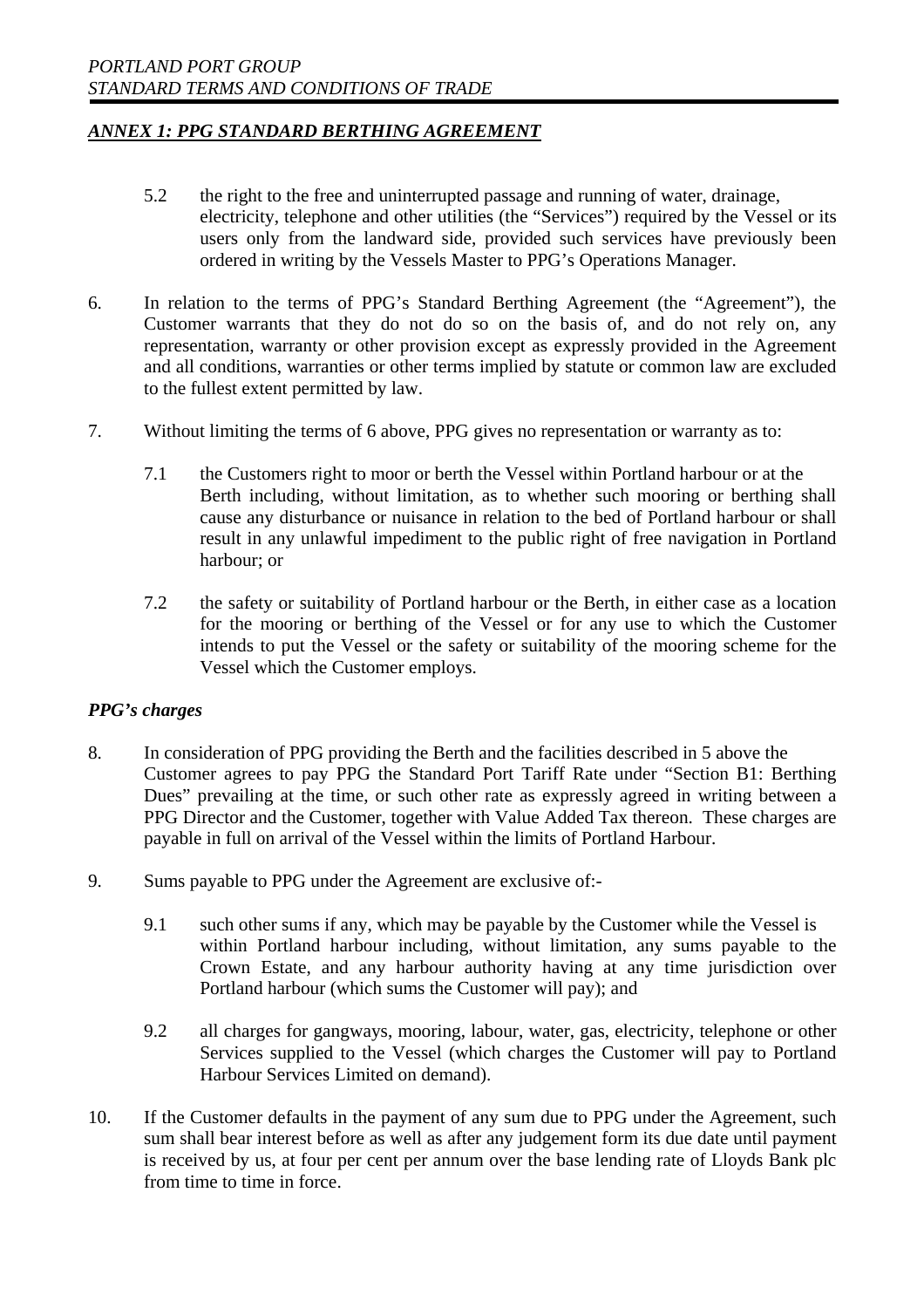#### *Compliance with laws and regulations*

- 11. The Customer will ensure at his/her own expense that the Vessel and the mooring scheme for the Vessel which the Customer chooses to employ and all of the Customers Activities carried on within Portland harbour and/or under or in connection with this Agreement strictly comply with:-
	- 11.1 all applicable statutes, statutory instruments, regulations, safety standards and codes of practice in force from time to time including, without limitation, the terms of the Portland Harbour Revision Order 1997 and all relevant merchant shipping regulations;
	- 11.2 all applicable regulations, directions, terms and conditions and byelaws, issued by any harbour authority or other person having at any time jurisdiction over Portland harbour, any governmental department or agency and/or PPG (including, without limitation, any relating to security at Portland Port) and in force from time to time; and
	- 11.3 Portland Port Group's Permit to Work System.
- 12. The Customer shall forthwith produce to PPG for approval details of the mooring and/or fendering scheme which the Customer proposes to employ for the Vessel. If at any time the Customer wishes to change such scheme the Customer shall before implementing any change obtain PPG's approval to the change proposed and shall suPPGy such information concerning the proposed change as PPG may reasonable require.
- 13. During any period in which there is any ambiguity or conflict between the provisions of the Agreement and the provision of any regulations, directions, terms and conditions and byelaws of the nature referred to in 10 above, the provisions of the Agreement shall (to the maximum extent permitted by law) prevail between the Customer and PPG.

### *The Customers liability*

- 14. The Customer shall ensure that at all times the Vessel shall while within Portland harbour be:
	- 14.1 when berthed or lying the Berth be properly, safely and effectively moored for all prevailing tidal and meteorological conditions; and
	- 14.2 provided with a sufficient number of fenders adequate for the size of the Vessel and, when berthed or lying at the Berth be fended off from the Berth so as to prevent damage to any property and other vessels.
	- 14.3 will provide a safe means of access to and from the Vessel to the Berth for personnel, ships stores and equipment when undertaking the Activities.
	- 14.4 will comply fully with any safe systems of work or local working practices as determined by PPG's Operations Manager.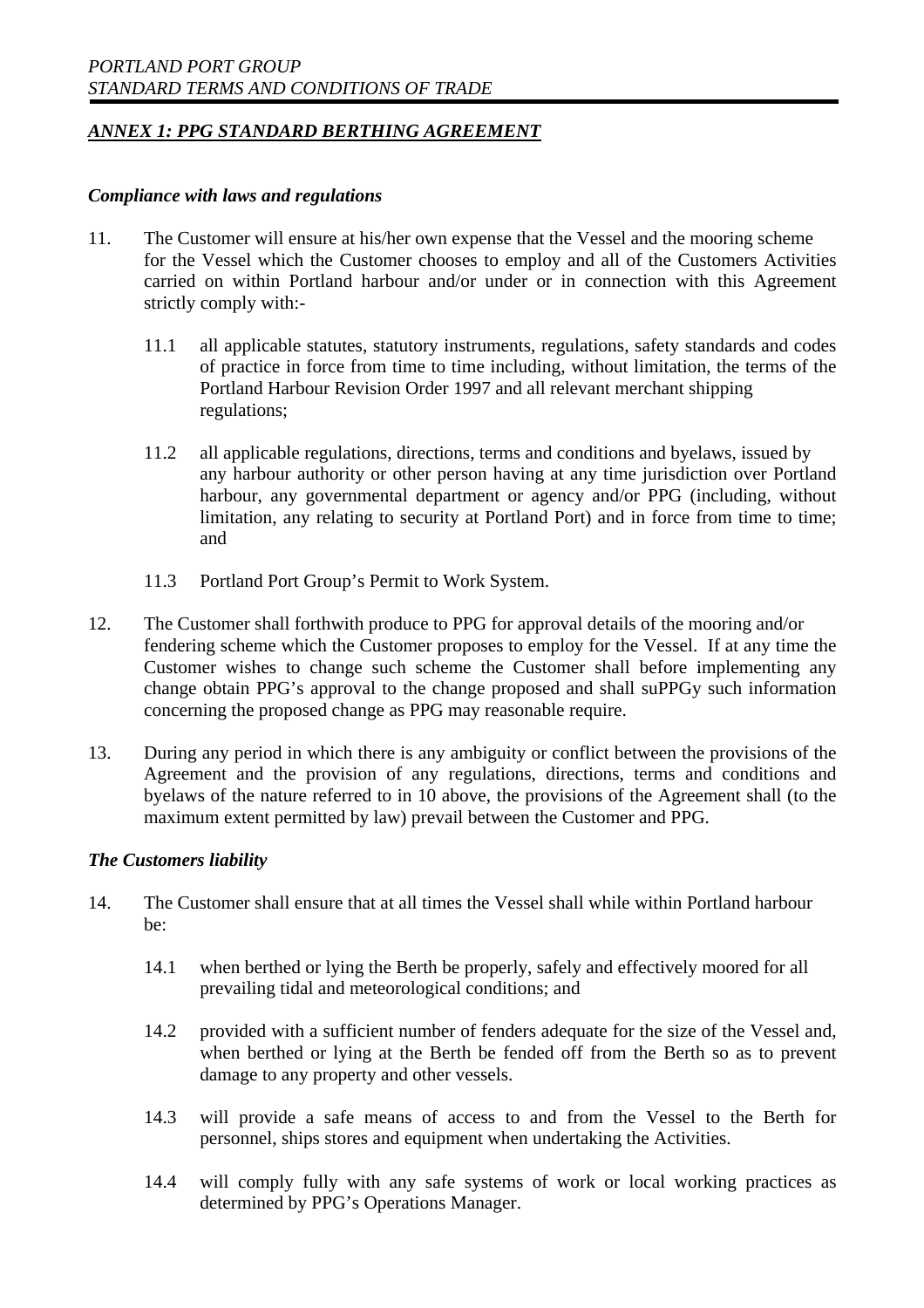- 14.5 will be properly crewed at all times at the Berth, to regularly tend her moorings, to provide her own motive power, and to safely navigate from the Berth if required to do so by PPG's Marine Manager and Harbourmaster.
- 15. The Customer will not do or omit to do or permit or suffer to be done or omitted to be done any act or thing which could cause damage or deterioration to any of PPG's property and in particular the Customer will not stop up or obstruct in any way or permit oil, grease or other noxious or deleterious matter or substance or enter any Services media serving the Vessel. The Customer will employ such plant for treating any noxious or deleterious effluent before permitting it to enter any drains, sewers, and watercourses as PPG may require in accordance with best modern practice. If any such obstruction or injury is caused to the drains, sewers or watercourses the Customer will make good all damage to PPG's reasonable satisfaction.
- 16. The Customer will not carry on or do on the Vessel any act or trade in consequence of which PPG would or might be prevented from insuring any other property which PPG own at the ordinary rate of premium or whereby any insurance effected in respect of such property would be or might be vitiated or prejudiced and the Customer will not to anything whereby any additional premium may become payable for such insurance.
- 17. The Customer will not do or permit or suffer to be done anything on the Vessel which may be or become a nuisance, annoyance, disturbance or cause damage or inconvenience to PPG or PPG's tenants or other occupiers of adjoining or nearby premises.
- 18. The Customer will not bring onto the Vessel or place, keep, handle or store on the Vessel any petrol or substance or material of a radioactive, explosive, dangerous, offensive, combustible or inflammable nature, without the prior approval in writing of PPG's Operations Manager, and in such event be subject to whatever terms and conditions of storage or handling that he/she may specify in writing.
- 19. The Customer will not cause, permit or suffer to be done or omit to do or permit or suffer to be omitted to be done any act or thing whereby any land, air, water or service media may be subjected to pollution. In this paragraph "pollution" means the release of substances which are capable of causing harm to man or any other living organism or to any building or other structure, including sewage.
- 20. The Customer accepts liability for and will keep PPG, its employees, agents and duly Authorised representatives, fully and effectually indemnified and held harmless from and against all actions, proceedings, costs, expenses, loss and damage whatsoever arising out of or in connection with the Agreement and the arrangements permitted by it and the carrying out of the Activities and, in particular, the Customers use of Portland harbour and the Berth and the access to it and the actions or omissions of any visitor to the Vessel except where the same shall be proven only to arise from PPG's negligence or wilful misconduct, or that of PPG's employees, agents or duly authorised representatives, in which event PPG shall be solely responsible. In this paragraph, the expression "costs, expenses, loss and damage" shall be given the widest interpretation lawfully possible.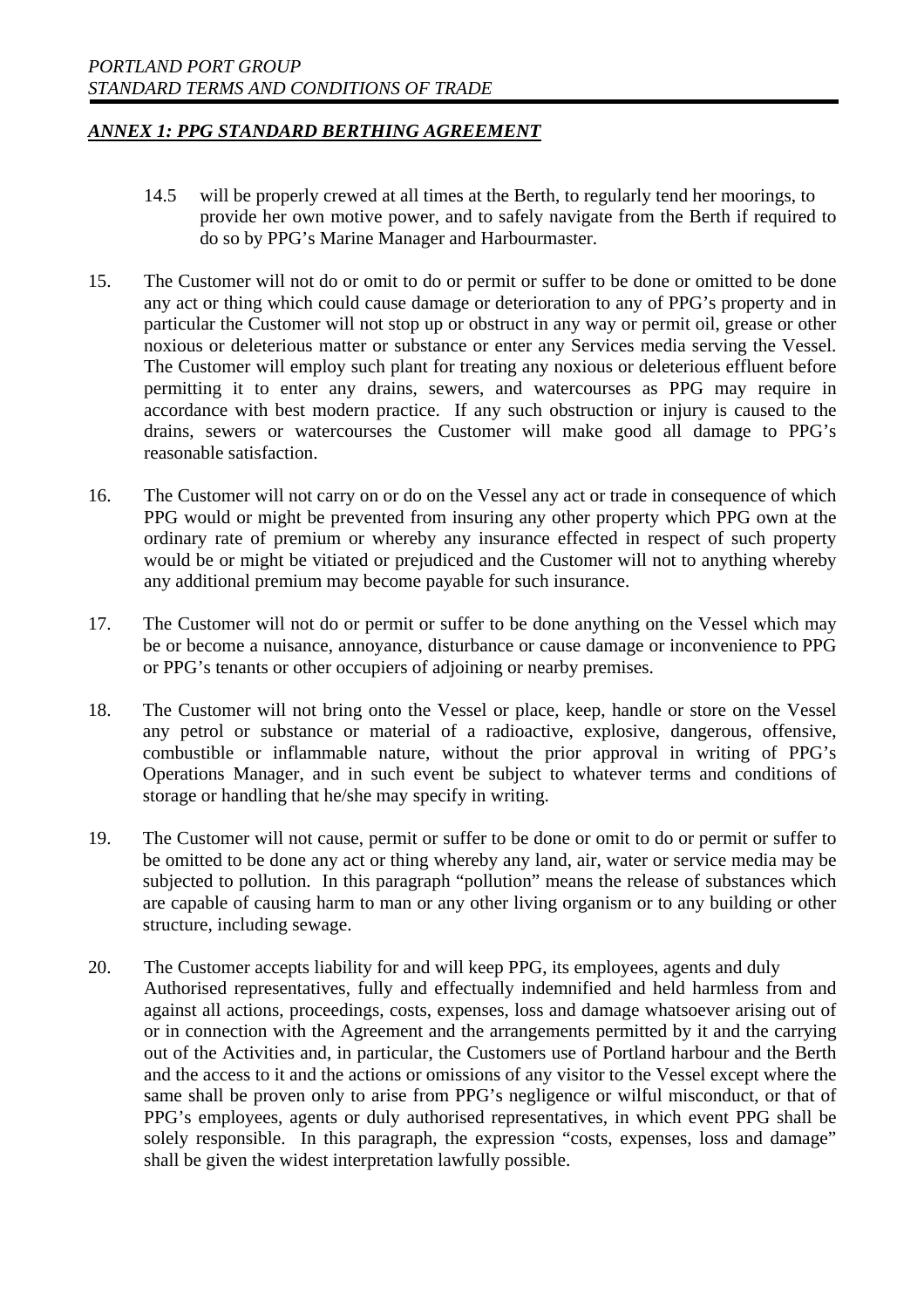### *PPG's liability*

- 21. PPG shall not (to the maximum extent permitted by law) be liable under or in connection with the Agreement, whether in contract, tort, (including negligence) or otherwise, except as provided in 22 below. Notwithstanding anything else provided in the Agreement, under no circumstances shall PPG be liable for any indirect or consequential loss or damage suffered by the Customer, or for any loss or damage, direct or indirect, howsoever caused and whether or not caused or contributed to by PPG's negligence or wilful misconduct or that of PPG's employees, agents or duly authorised representatives arising out of the Vessel resting on, or coming into contact with or disturbing or causing nuisance to the bed of Portland harbour or impeding unlawfully the public right of navigation in Portland harbour.
- 22. PPG accepts liability for:
	- 22.1 death or personal injury resulting from PPG negligence or that of PPG's employees, agents or duly authorised representatives; and
	- 22.2 loss or damage suffered by the Customer under or in connection with the Agreement where the Customer can prove that such loss or damage was caused by PPG's negligence or wilful misconduct or that of PPG's employees, agents or duly authorised representatives, provided that PPG shall in no circumstances have any liability in respect of loss or damage howsoever caused arising out the Vessel resting on, or coming into contact with or disturbing or causing nuisance to the bed of Portland harbour or impeding unlawfully the public right of navigation in Portland harbour.
- 23. PPG's liability for any claim which the Customer may have against PPG under or pursuant to the Agreement shall not exceed such amount as is equal to the aggregate fees received from the Customer under 8 above.

#### *Commencement and duration*

24. The Agreement shall commence on 1<sup>st</sup> January 1999 and, subject to 25 and 27 below, shall continue in force from that date in perpetuity, or until such times as amended by a PPG Director in line with the general provisions for changes to PPG's Standard Terms and Conditions of Trade.

#### *Termination*

- 25. PPG may terminate the Agreement forthwith by sending a written notice to the Customer if:
	- 25.1 the Customer commits a breach of his/her obligations under the Agreement and, in case of a breach capable of remedy as determined under 26 below, such breach is not remedied within fourteen (14) days of the Customer being specifically required to do so:
	- 25.2 the Customer does not pay monies payable under the Agreement within fourteen (14) days after such monies become payable.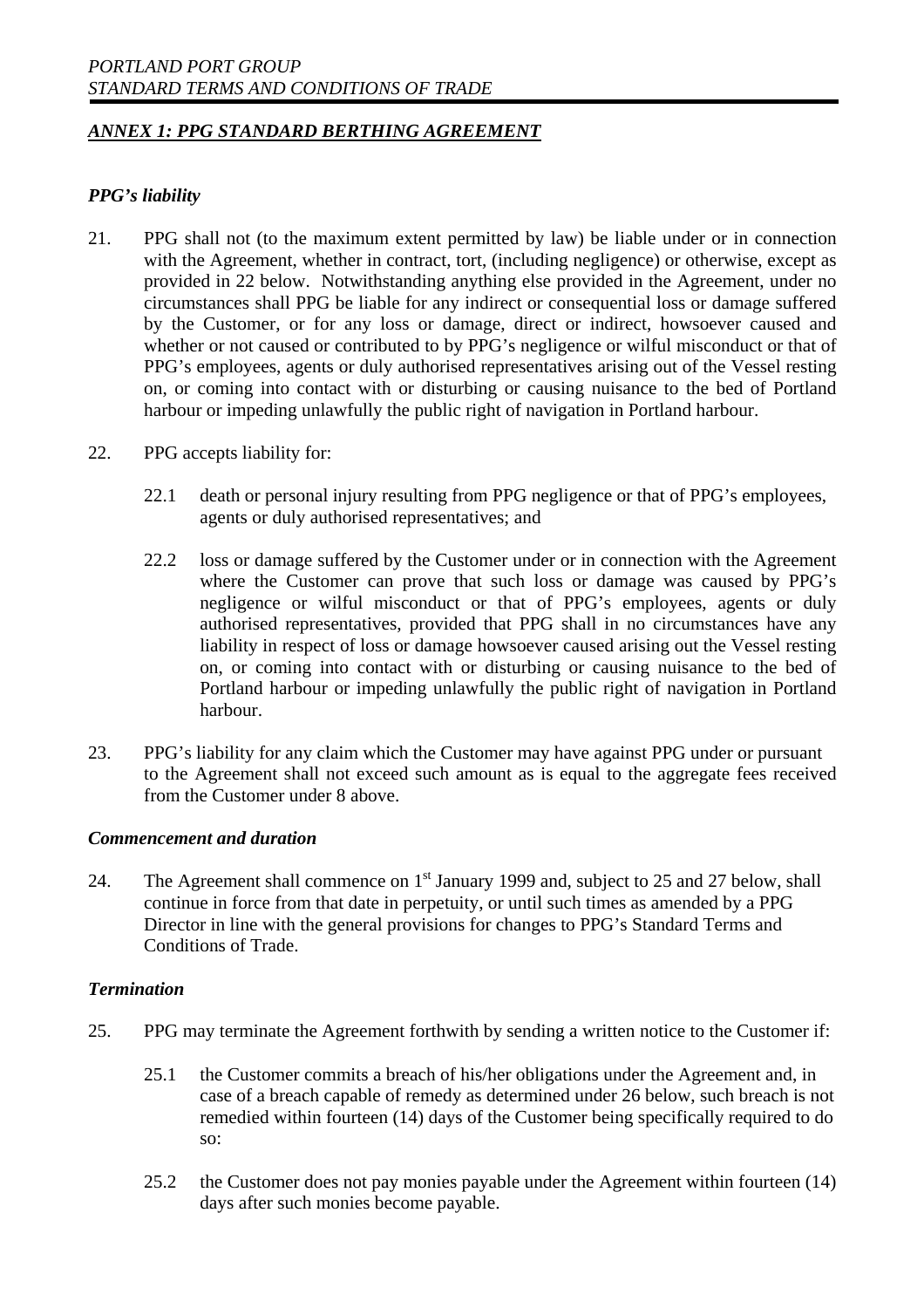- 25.3 in relation to the Customer, a petition is presented for the making of an administration order under part II of the Insolvency Act 1986 ( the "IA), or the Customer becomes the subject of any act or other proceeding under the IA;
- 25.4 an emcumbrancer takes possession or an administration receiver or receiver is appointed of the whole or any part of the undertaking or property of the Customer;
- 25.5 an order is made by the Court for the winding-up of the Customer or a resolution is passed by the shareholders of the Customer for its winding-up except for the purposes of amalgamation or reconstruction in such manner that the resulting company is bound by and assumes the obligations imposed on the Customer under the Agreement;
- 25.6 the Customer ceases to pay its debts or become unable to pay its debts within the meaning of Section 123 of the IA;
- 25.7 anything analogous to any of the events referred to in 25.1 to 25.6 above inclusive under the law of any jurisdiction occurs in relation to the Customer;
- 25.8 the Customer is in breach of any obligation (a) to pay or re-pay money due to any third party or (b) to discharge any guarantee given by the Customer in relation to any such obligation of any third Party;
- 25.9 an event of default occurs under any agreement to which the Customer is a party as a result of which any obligation on the part of the Customer to pay or re-pay any money to any party becomes or is declared due prior to its normal maturity date;
- 25.10 the Customer disposes of the whole or any substantial part of its undertaking or assets; or
- 25.11 the Customer ceases or threatens to cease to carry on all or any substantial part of its business.
- 26. For the purpose of 25 above, a breach shall be considered capable of remedy if the person in Breach can comply with the provision in question in all respects to the reasonable satisfaction of the other, except as to the time of performance (provided that time of performance is not of the essence).
- 27. The Customer may terminate the Agreement by sending to PPG thirty working day's notice in writing.

### *Effect of termination*

28. Any termination of the Agreement howsoever caused shall be without prejudice to any of the Customers or PPG's respective rights or liabilities which have accrued on or before the date of termination, but subject to 29 below neither the Customer nor PPG shall have rights to require performance of or liabilities to perform the Agreement after such date.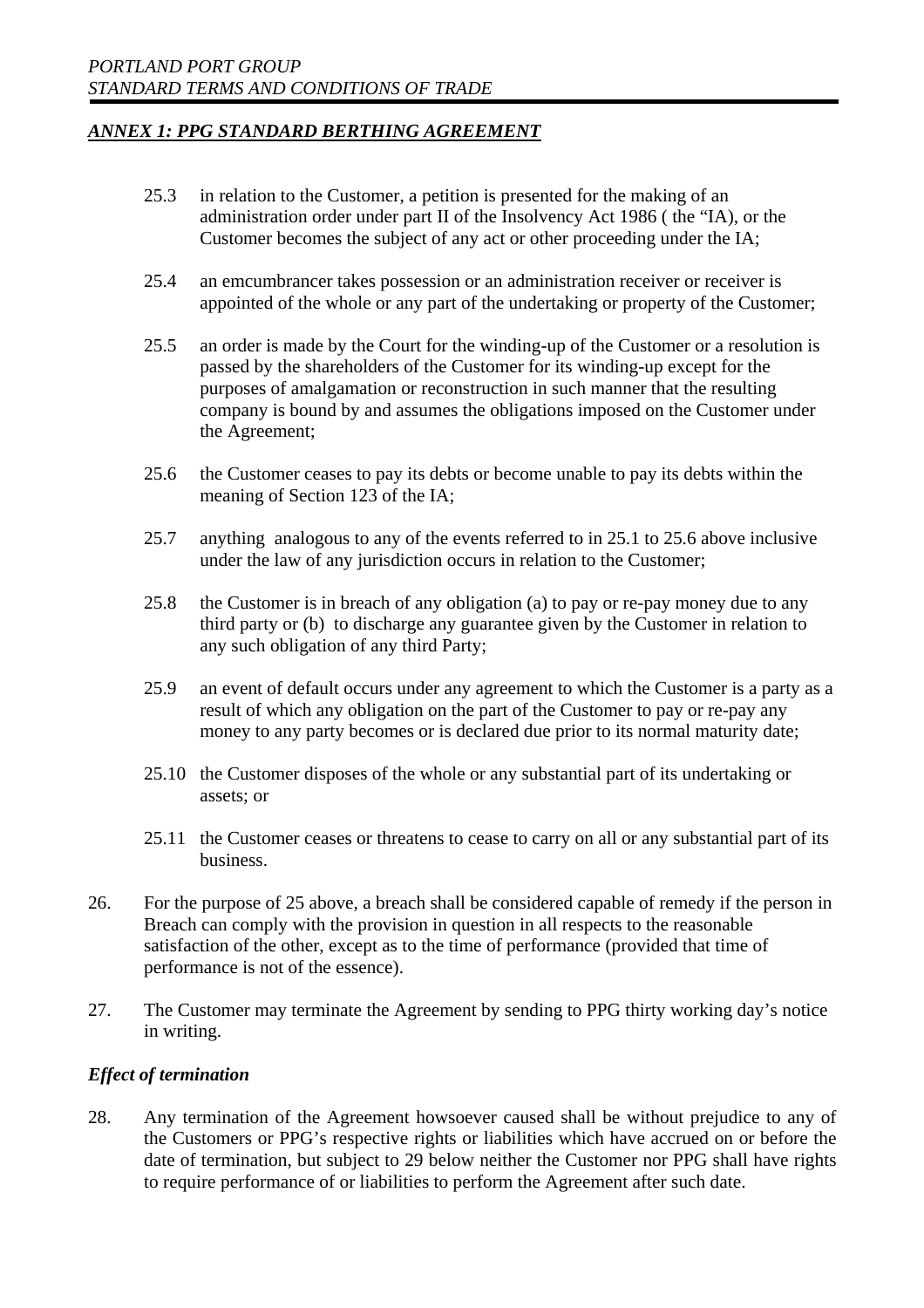- 29. Upon the termination of the Agreement for any reason:
	- 29.1 notwithstanding any other provisions of the Agreement, the terms of this paragraph 29, 13 to 20 inclusive above, and 36 to 39 below shall continue in force in accordance with their respective terms:
	- 29.2 all fees and charges accrued (but unpaid) pursuant to the Agreement shall forthwith become due and payable; and
	- 29.3 the Customer shall forthwith remove the Vessel from Portland harbour.

#### *Representations and warranties*

- 30. The Customer will represent and warrant to PPG as follows:
	- 30.1 the Customers entry into the Agreement has been duly and validly authorised and all requisite corporate action has been taken in order to make entry valid and binding upon the Customer in accordance with the terms of the Agreement.
	- 30.2 the Customers entry into the Agreement will not violate any order, judgement or decree of any court or governmental agency to which the Customer is a party or by which the Customer or any of the Customers properties or assets are bound.
- 31. The representations and warranties set out in 30 above shall continue in full force and effect notwithstanding the Customers entry into the Agreement.

#### *Ancillary provisions*

- 32. Headings used in the Agreement are for convenience only and do not affect its interpretation.
- 33. No delay or failure by either the Customer or PPG to exercise any of the Customers or PPG's respective powers, rights or remedies under the Agreement shall operate as a waiver of them, nor shall any single or partial exercise of such powers, rights or remedies preclude any other or further exercise of them. The remedies provided in the Agreement are cumulative and not exclusive of any remedies provided by law.
- 34. The Customer shall not assign, encumber, dispose of or otherwise transfer any of the Customers rights under the Agreement without prior written consent, which PPG shall be fully entitled to withhold.
- 35. If any part of the Agreement is found by a court or other competent authority to be invalid, unlawful or unenforceable then such part shall be severed from the remainder of the Agreement which shall continue to be valid and enforceable to the fullest extent permitted by law.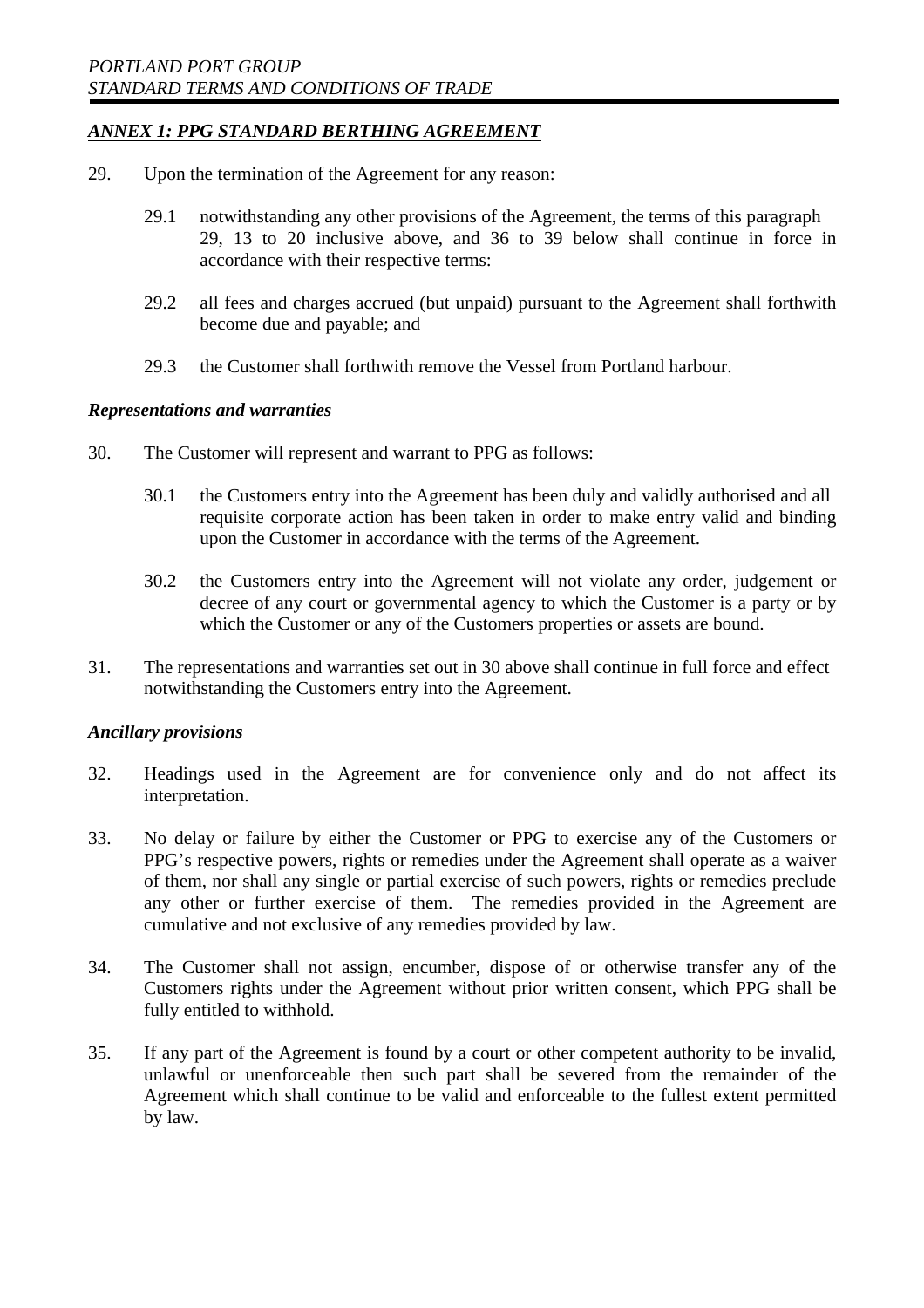- 36. Any notice required or permitted under the terms of the Agreement or required by statute, law or regulation shall (unless otherwise provided by the Agreement or the statute, law or regulation concerned) be in writing and shall be sufficiently given if sent by first class prepaid mail or facsimile to the intended recipient. PPG shall send such notice to the registered office of the Customer and the Customer shall send such notice to Portland Port Group, Castletown, Portland, Dorset (attention General Manager) or to such other address or facsimile number as may from time to time be designated in writing by the Customer or PPG to the other.
- 37. Any such notice shall be in the English language and shall be deemed to have been received and given (a) in the case of first class pre-paid mail, three days after the date of mailing and (b) in the case of facsimile, at the time of transmission and receipt of the correct transmission report from the sending facsimile machine if within normal business hours of the addressee and, if not, at 0930 hours local time on the next following business day.
- 38. The Agreement shall be construed and take effect in all respects in accordance with English law, so that any dispute or difference between the Customer and PPG as to the interpretation of the Agreement or in respect of any matter arising under, out of or in connection with the Agreement or its termination or any other matter arising out of its termination shall be governed in all respects by English law.
- 39. The Customer and PPG agree to submit to the non-exclusive jurisdiction of the English courts.

By Order of the Board of Directors of Portland Port Group, dated 31<sup>st</sup> December 1998.



……………………………………………… S J Davies Director and General Manager Portland Port Group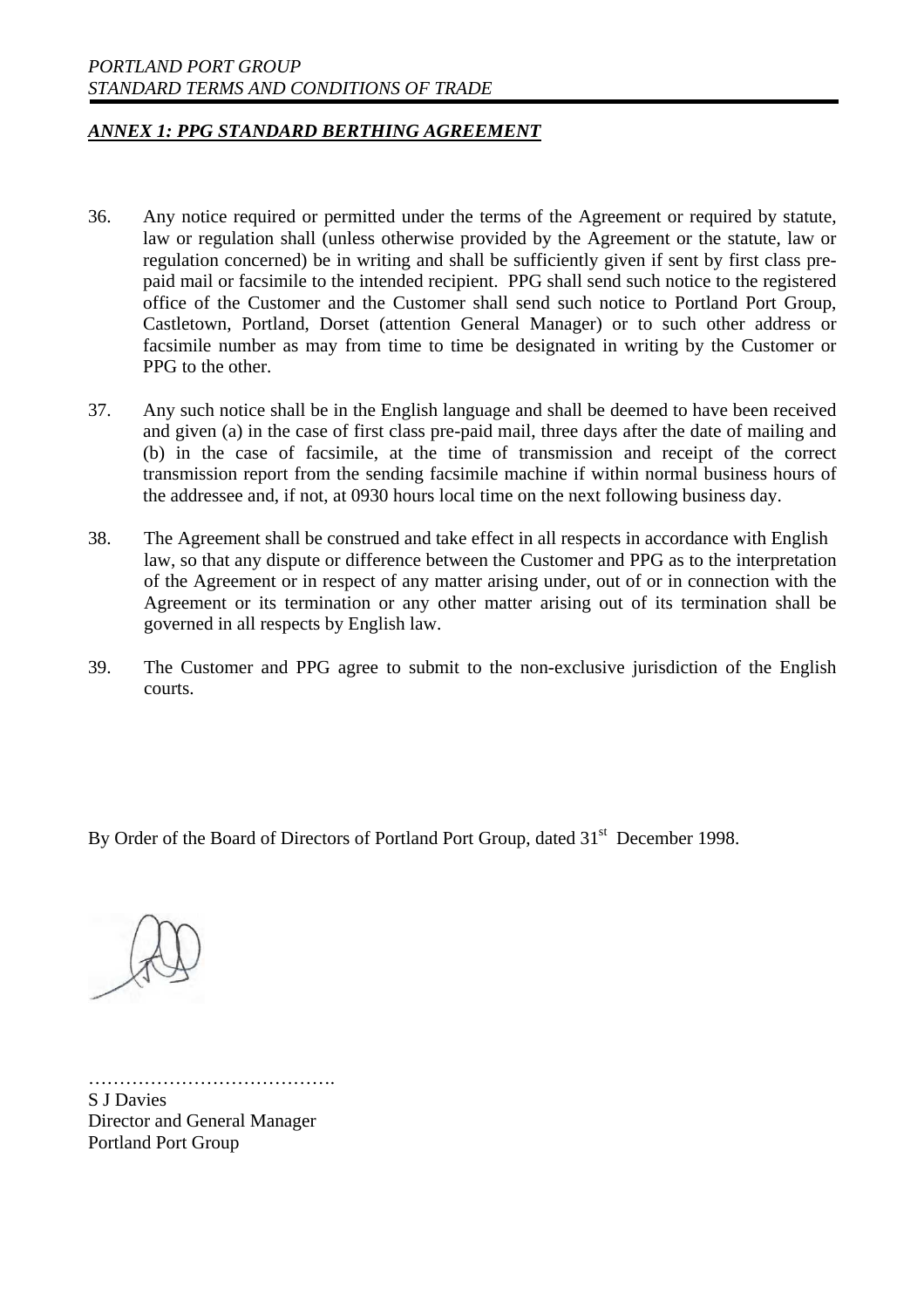1. PPG offers to provide facilities at Portland harbour for the Customers Vessel (the "Vessel") on the terms set out below.

### *Provision of Anchorage and facilities*

- 2. PPG agrees that the Customer may anchor the Vessel within the limits of Portland harbour in such location as designated in writing by PPG's Marine Manager and Harbourmaster, or as PPG may designate from time to time pursuant to 4 below (the "Anchorage"). Acceptance and allocation of the Anchorage will be as determined 12 hours prior to vessel arrival at Portland Harbour by PPG's Marine Manager and Harbourmaster and is subject to other commercial users' requirements for the occupancy and duration of occupancy of the Anchorage. PPG's Marine Manager and Harbourmaster at his sole discretion will determine the duration of occupancy at the Anchorage and will serve notice on the Customer 12 hours prior to the Customers required vacation of the Anchorage. The Customer warrants to fully comply in all respects with the notice and vacate the Anchorage according to PPG's Marine Manager and Harbourmaster requirements.
- 3. The Anchorage is to be used only for the anchoring of the Vessel and while at the Anchorage, lay-by, maintaining, repairing, modifying, replenishing and storing activities ("the Activities") to the Vessel may be carried out. Any other requirements or Activities at the Anchorage need to be specifically authorised in writing by PPG's Marine Manager and Harbourmaster.
- 4. If required to do so by PPG at any time and from time to time, the Customer will relocate the Vessel to such other position within Portland harbour as PPG may specify.
- 5. While the Vessel is within Portland harbour or at the Anchorage, PPG will provide reasonable access to the Anchorage for Vessels operating from the landward side of the Harbour Premises along such routes as PPG may specify from time to time, subject to the provisions of PPG's Permit to Work System, and the Portland Harbour Revision Order 1997.
- 6. In relation to the terms of PPG's Standard Anchoring Agreement (the "Agreement") the Customer warrants that the Customer does not do so on the basis of, and do not rely on, any representation, warranty or other provision except as expressly provided in the Agreement and all conditions, warranties or other terms implied by statute or common law are excluded to the fullest extent permitted by law.
- 7. Without limiting the terms of 6 above, PPG gives no representation or warranty as to:
	- 7.1 the Customers right to moor or anchor the Vessel within, or allow her to rest on the bed of, Portland harbour including, without limitation as to whether such anchoring or mooring shall cause any disturbance or nuisance in relation to the bed of Portland harbour or shall result in any unlawful impediment to the public right of free navigation in Portland harbour; or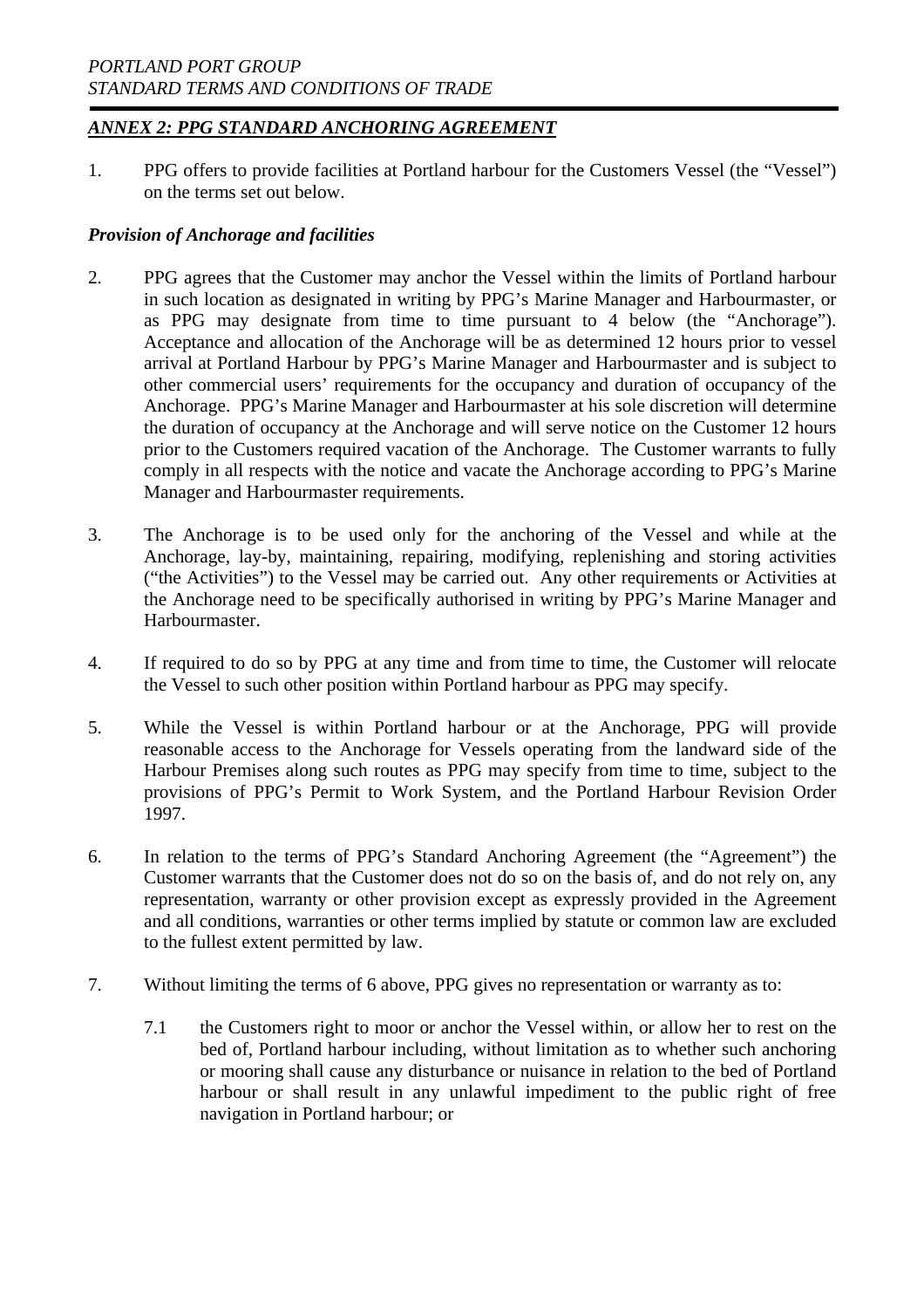7.2 the safety or suitability of Portland harbour or the Anchorage, in either case as a location for the anchorage, mooring or berthing of the Vessel or for any use to which the Customer intends to put the Vessel or the safety or suitability of the mooring or anchoring scheme for the Vessel which the Customer employs.

### *PPG's charges*

- 8. In consideration of PPG providing the Anchorage and the facilities described in 5 above, the Customer will pay to PPG the Standard Port Tariff rate under "Section A2: Port and Harbour Dues for Commercial Vessels" prevailing at the time, or such other rate as expressly agreed in writing between a PPG Director and the Customer, together with Value Added Tax thereon. These charges are payable in full on arrival of the Vessel within the limits of Portland Harbour.
- 9. Sums payable to PPG under this Agreement are exclusive of:
	- 9.1 any taxes (other than taxes on our overall net income or profits or gains), charges or remittance fees, whether levied by any government, governmental authority or otherwise and, where relevant, such taxes, charges or remittance fees shall be payable in addition to such sums; and
	- 9.2 such other sums, if any, which may be payable by the Customer while the Vessel is within Portland harbour including, without limitations, any sums payable to the Crown Estate, and any harbour authority other than PPG having at any time jurisdiction over Portland harbour.
- 10. If the Customer defaults in the payment of any sum due to PPG under the Agreement, such sum shall bear interest before as well as after any judgement from its due date until payment is received by us at four per cent per annum over the base lending rate of Lloyd's Bank plc from time to time in force.

### *Compliance with laws and regulations*

- 11. The Customer will ensure at his/her own expense that the Vessel and the mooring or anchoring scheme for the Vessel which the Customer chooses to employ and all of the Customers Activities carried on in Portland harbour and/or under or in connection with the Agreement strictly comply with:
	- 11.1 all applicable statutes, statutory instruments, regulations, safety standards and codes of practice in force from time to time including, without limitation, the terms and the Portland Harbour Revision Order 1997 and all relevant merchant shipping regulations;
	- 11.2 all applicable regulations, directions, terms and conditions and byelaws, issued by any harbour authority or other person having at any time jurisdiction over Portland harbour, any governmental department or agency and/or PPG (including, without limitation any relating to security at Portland Port) and in force from time to time; and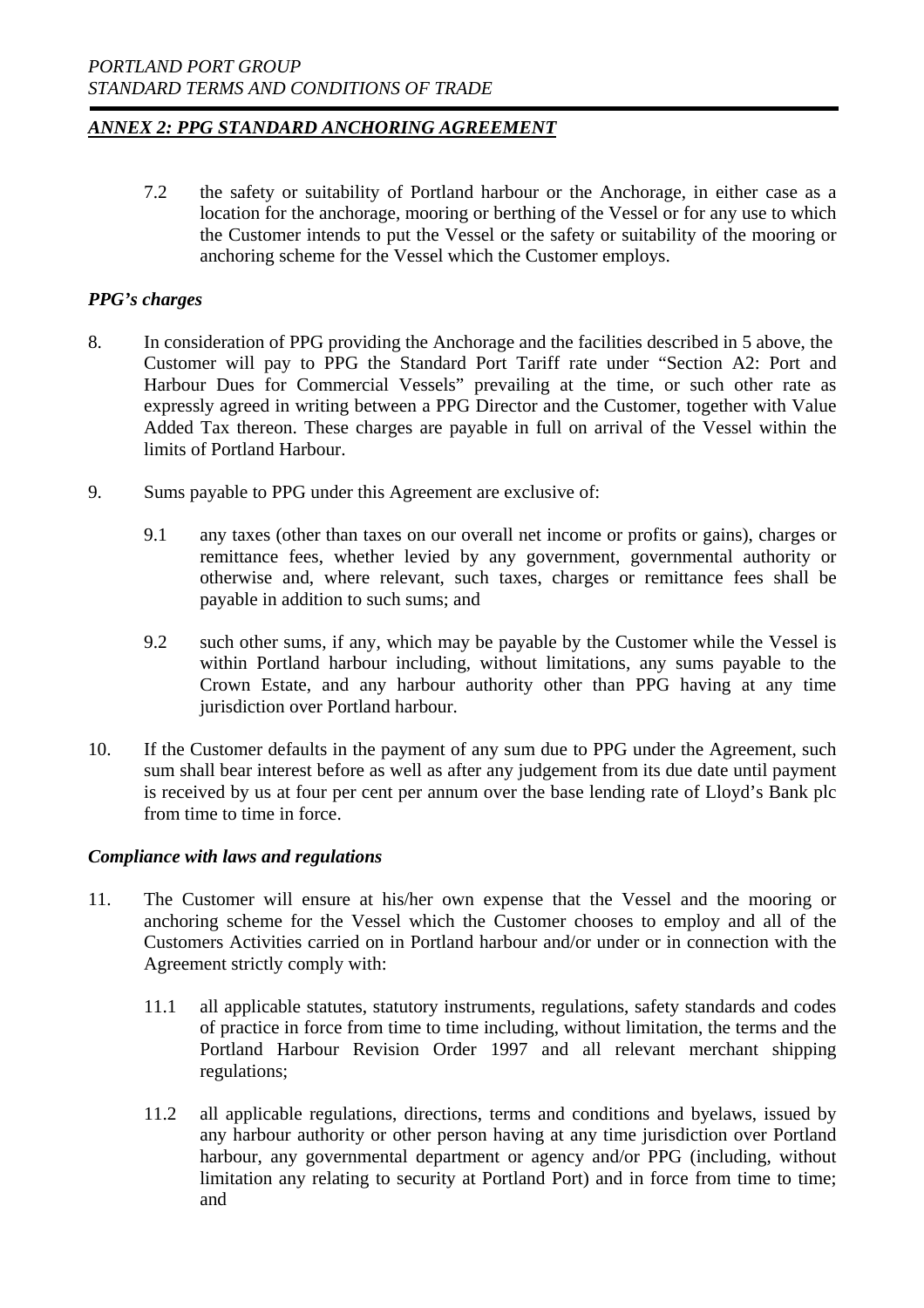11.3 PPG's Permit to Work System.

- 12. The Customer shall forthwith produce to PPG for approval details of the mooring and/or anchoring scheme which the customer proposes to employ for the Vessel. If at any time the Customer wishes to change such scheme the Customer, shall before implementing any change obtain PPG's approval to the change proposed and shall supply such information concerning the proposed change as PPG may reasonably require.
- 13. During any period in which there is any ambiguity or conflict between the provisions of the Agreement and the provisions of any regulations, directions, terms and conditions and byelaws of the nature referred to in 12 above, the provisions of the Agreement shall (to the maximum extent permitted by law) prevail as between the Customer and PPG.

### *The Customers liability*

- 14. The Customer shall ensure that at all times while the Vessel is within Portland harbour, the Vessel:
	- 14.1 is properly, safely and effectively anchored or moored at the Anchorage, and
	- 14.2 is provided with a sufficient number of fenders adequate for the size of the Vessel when undertaking the Activities and, when berthed or lying at a Berth, the Customer shall ensure that the Vessel is fendered off from that Berth so as to prevent damage to any property and other vessels. The Customer shall also ensure that any barge, lighter of Vessel when undertaking the Activities shall be properly, safely and effectively moored to the Customers Vessel.
	- 14.3 will provide a safe means of access to and from the vessel to all tenders, barges or lighters for personnel, ship stores and equipment when undertaking the Activities.
	- 14.4 will comply fully with any safe systems of work, or local working practices as determined by PPG's Marine Manager and Harbourmaster.
	- 14.5 will be properly crewed at all times at the Anchorage to regularly attend to her anchors or moorings, to provide her own motive power, and safely navigate from the Anchorage if required to do so by PPG's Marine Manager and Harbourmaster.
- 15. The Customer will not do or omit to do or permit or suffer to be done or omitted to be done any act or things which could cause damage or deterioration to any of PPG's property or Portland Harbour and in particular the Customer will stop up or obstruct in any way as to not permit oil, grease or other noxious or deleterious matter or substance from entering the Harbour. The Customer will employ such plant for treating any noxious or deleterious effluent before permitting it to enter the Harbour, in line with best modern practice.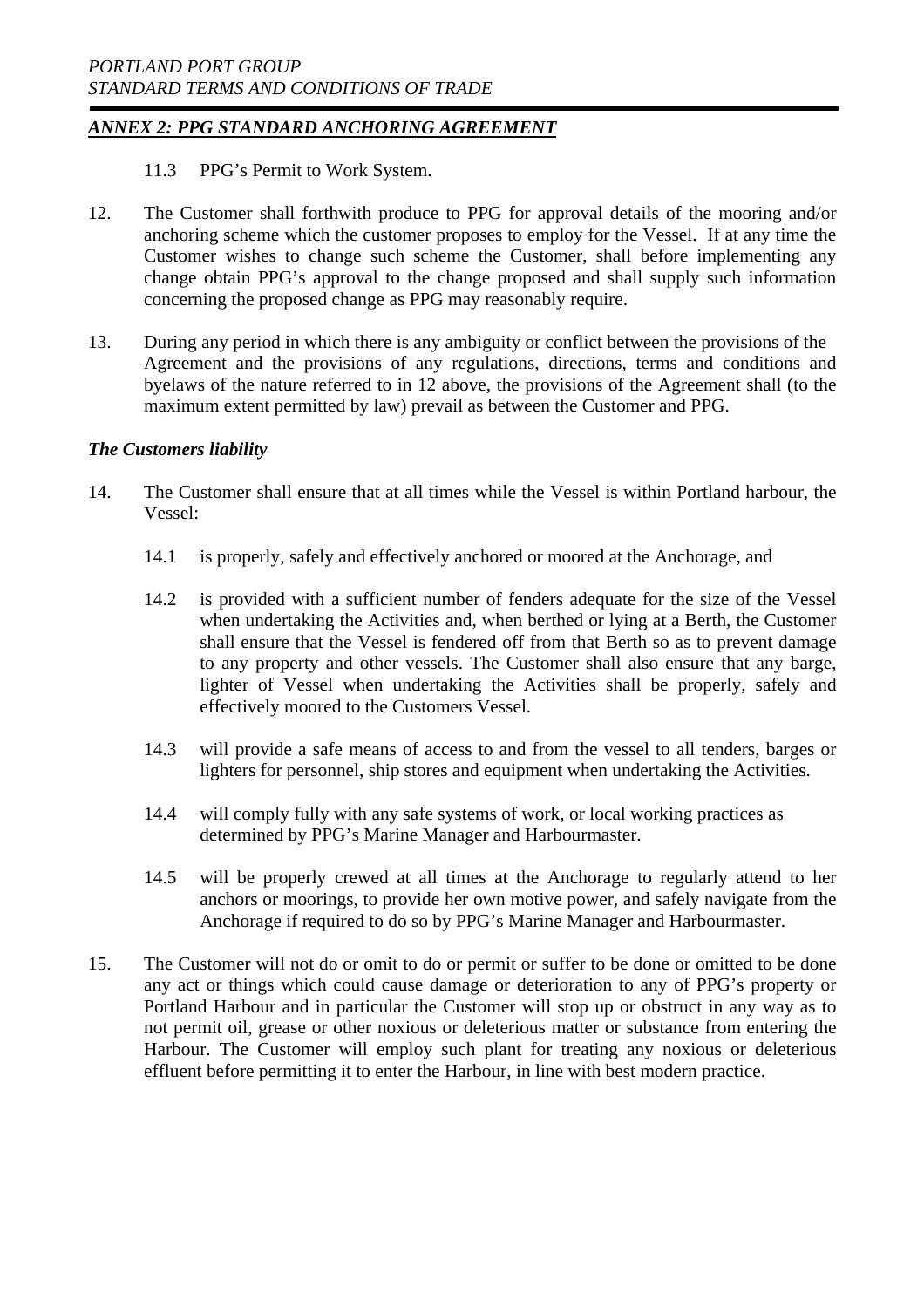- 16. The Customer will not carry on or do on the Vessel any act or trade in consequence of which PPG would or might be prevented from insuring any other property which PPG own at the ordinary rate of premium or whereby any insurance effected in respect of such property would be or might be vitiated or prejudiced and the Customer will not do anything whereby any additional premium may become payable for such insurance.
- 17. The Customer will not bring onto the Vessel or place, keep, handle or store on the Vessel any petrol or substance or material of a radioactive, explosive, dangerous, offensive, combustible or inflammable nature, without the prior approval in writing of PPG's Marine Manager and Harbourmaster and in such event be subject to whatever terms and conditions of storage and handling that he/she may specify in writing.
- 18. The Customer will not cause, permit or suffer to be done or omit to do or permit or suffer to be omitted to be done any act or thing whereby any land, air or water in the Harbour may be subjected to pollution. In this paragraph, "pollution" means the release of substances which are capable of causing harm to man or any other living organism or to any building or other structure, including sewage.
- 19. The Customer accepts liability for and will keep PPG, its employees, agents and duly authorised representatives fully and effectually indemnified and held harmless from and against all actions, proceedings, costs, expenses, loss and damage whatsoever arising out of or in connection with the Agreement and the arrangements permitted by it and, in particular, the Customers use of Portland harbour and the Anchorage and the access to it except where the same shall be proven only to arise from our negligence or wilful misconduct, or that or our employees, agents or duly authorised representatives, in which event PPG shall be solely responsible. In this paragraph, the expressions "costs, expenses, loss and damage" shall be given the widest interpretation lawfully possible.

### *PPG's liability*

20. PPG shall not (to the maximum extent permitted by law) be liable under or in connection with the Agreement, whether in contract, tort (including negligence) or otherwise, except as provided in 21 below. Notwithstanding anything else provided in the Agreement, under no circumstances shall PPG be liable for any indirect or consequential loss or damage suffered by the Customer or for any loss or damage, direct or indirect, howsoever caused and whether or not caused or contributed to by PPG's negligence or wilful misconduct or that of PPG's employees, agents or duly authorised representatives

arising out the Vessel resting on, or coming into contact with the bed of Portland harbour or the Harbour Premises.

- 21 PPG accepts liability for:
	- 21.1 death or personal injury resulting from PPG's negligence or that of PPG's employees, agents or duly authorised representatives; and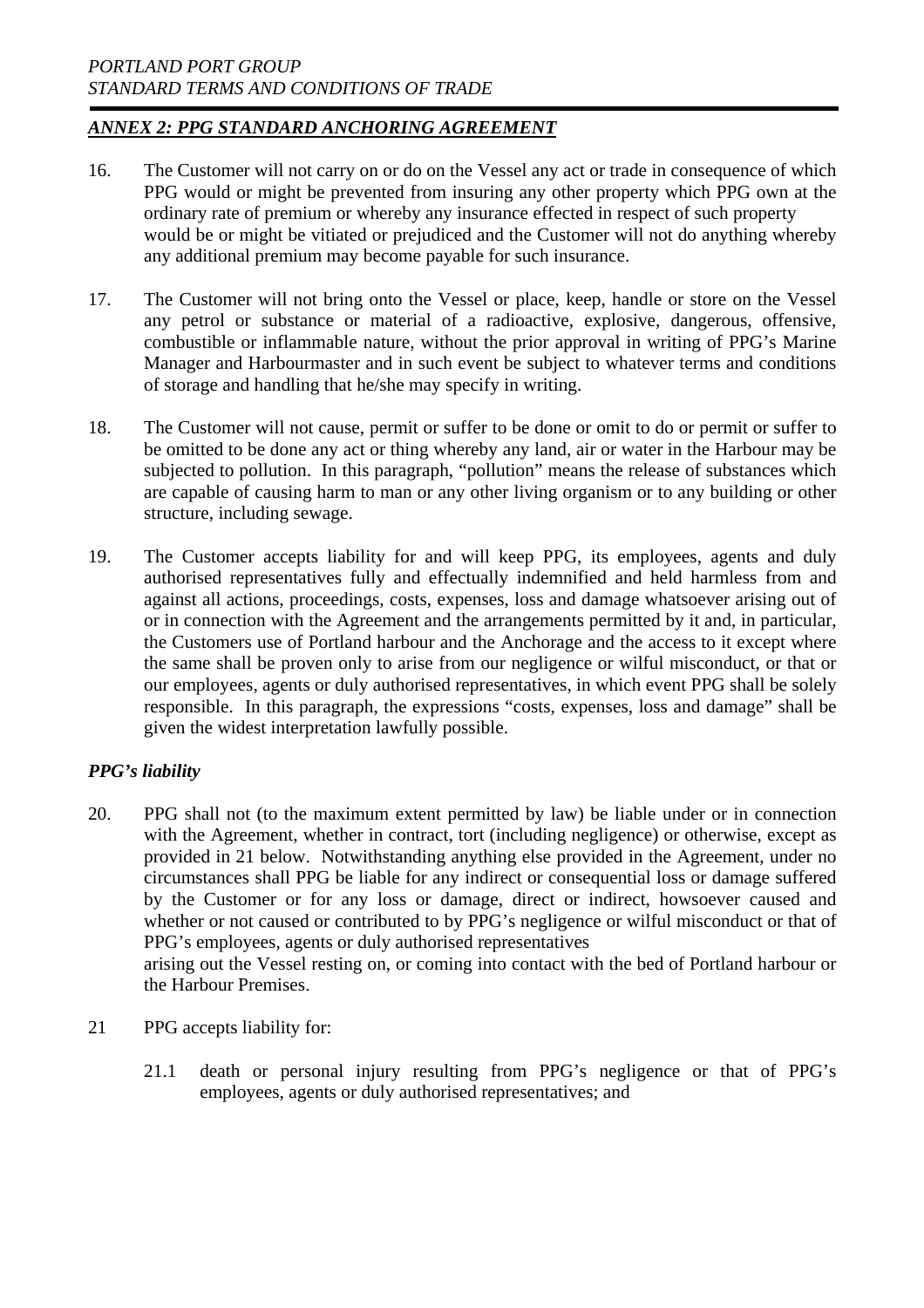- 21.2 loss or damage suffered by the Customer under or in connection with the Agreement where the Customer can prove that such loss or damage was caused by PPG's negligence or wilful misconduct or that of PPG's employees, agents or duly authorised representatives, provided that PPG shall in no circumstances have any liability in respect of loss or damage howsoever caused arising out the Vessel resting on, or coming into contact with, the bed of Portland harbour or the Harbour Premises.
- 22. PPG's liability for any claim which the Customer may have against PPG under or pursuant to the Agreement shall not exceed such amount as is equal to the aggregate fees received from the Customer under 8 above.

#### *Commencement and duration*

23. The Agreement will be deemed to have commenced on 1 January 1998 and, subject to 24 below, shall continue in force from that date in perpetuity, or until such time as amended by a PPG Director in line with the general provisions for changes to PPG's Standard Terms and Conditions of Trade.

#### *Termination*

- 24. PPG may terminate the Agreement forthwith by sending a written notice to the Customer if:
	- 24.1 the Customer commits a breach of its obligations under the Agreement and, in the case of a breach capable of remedy as determined under 21 below, such breach is not remedied within fourteen (14) days of that other being specifically required to do so;
	- 24.2 the Customer does not pay monies under the Agreement within fourteen (14) days after such monies become payable.
	- 24.3 in relation to the Customer, a petition is presented for the making of an administration order under part II of the Insolvency Act 1986 (the "IA"), or the Customer becomes the subject of any act or other proceedings under the IA;
	- 24.4 an encumbrancer takes possession or an administrative receiver or receiver is appointed of the whole or any part of the undertaking or property of the Customer;
	- 24.5 an order is made by the Court for the winding-up of the Customer resolution is passed by the shareholders of the Customer for its winding-up except for the purposes of amalgamation or reconstruction in such manner that the resulting company is bound by and assumes the obligations imposed on the Customer under the Agreement.
	- 24.6 the Customer ceases to pay its debts or becomes unable to pay its debts within the meaning of section 123 of the IA;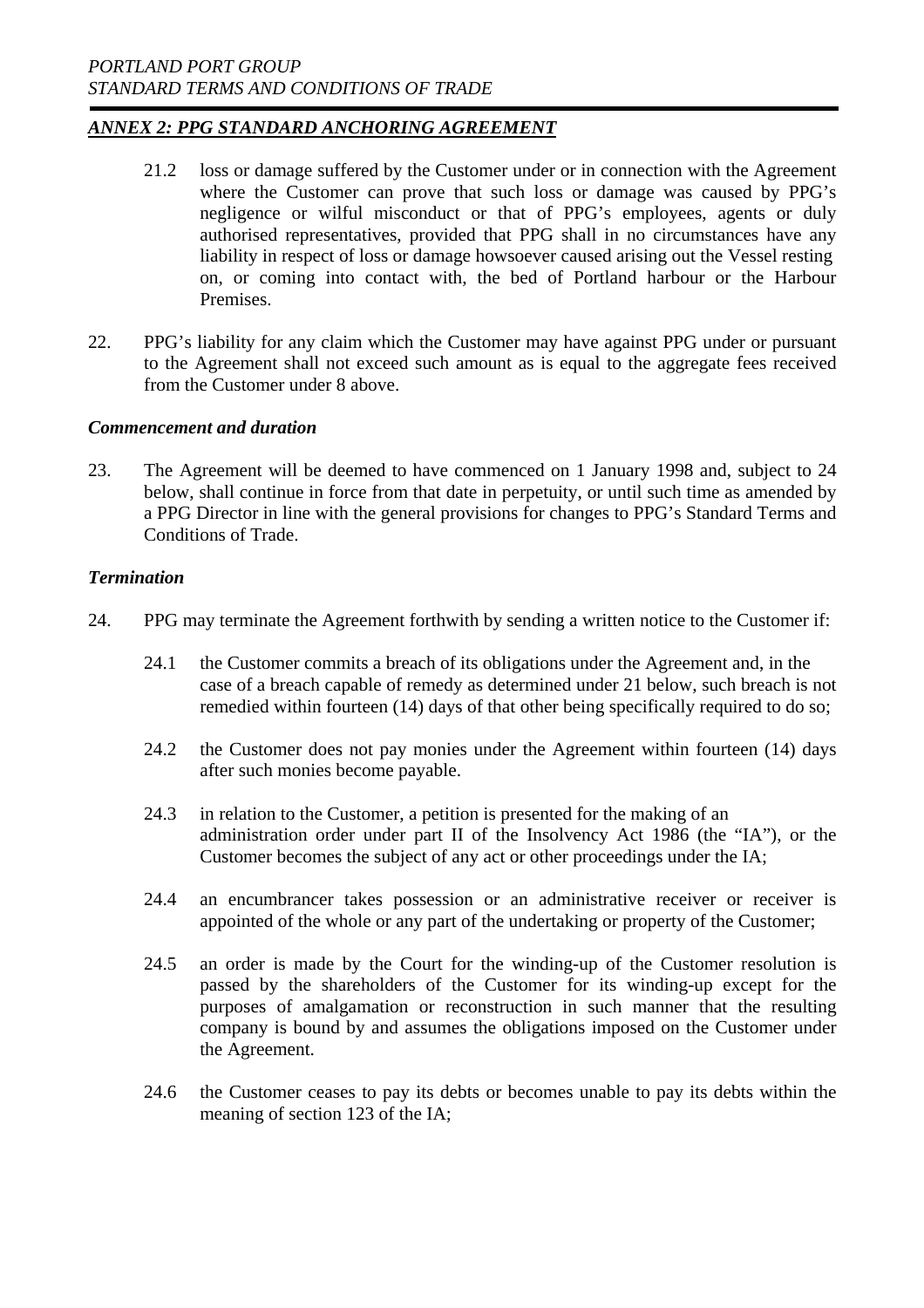- 24.7 anything analogous to any of the events referred to in 20.1 to 20.6 above inclusive under the law of any jurisdiction occurs in relation to the Customer;
- 24.8 the Customer is in breach of any obligation (a) to pay or re-pay money due to any third party or (b) to discharge any guarantee given by the Customer in relation to any such obligation of any third party;
- 24.9 an event of default occurs under any agreement to which the Customer is a party as a result of which any obligation on the part of the Customer to pay or re-pay any money to any party becomes or is declared due prior to its normal maturity date;
- 24.10 the Customer disposes of the whole or any substantial part of its undertaking or assets; or
- 24.11 the Customer ceases or threatens to cease to carry on all or any substantial part of its business.
- 25 For the purpose of 24 above, a breach shall be considered capable of remedy if the person in breach can comply with the provision in question in all respects to the reasonable satisfaction of the other, except as to the time of performance (provided that time of performance is not of the essence).
- 26. Any termination of the Agreement however caused shall be without prejudice to any of the Customers or PPG's respective rights or liabilities which have accrued on or before the date of termination but, subject to 27 below, neither the Customer nor PPG shall have rights to require performance of or liabilities to perform the Agreement after such date.

### *Effect of termination*

- 27. Any termination of the Agreement howsoever caused shall be without prejudice to any of the Customers or PPG's respective rights or liabilities which have accrued on or before the date of termination, but subject to 28 below neither the Customer nor PPG shall have rights to required performance of or liabilities to perform the Agreement after such date.
- 28. Upon termination of the Agreement for any reason:
	- 28.1 notwithstanding any other provisions of the Agreement, the terms of this paragraph 28, 13 to 20 inclusive above and 35 to 38 inclusive below shall continue in force in accordance with their respective terms; and
	- 28.2 all fees and charges accrued (but unpaid) pursuant to the Agreement shall forthwith become due and payable; and
	- 28.3 the Customer shall forthwith remove the Vessel from Portland harbour.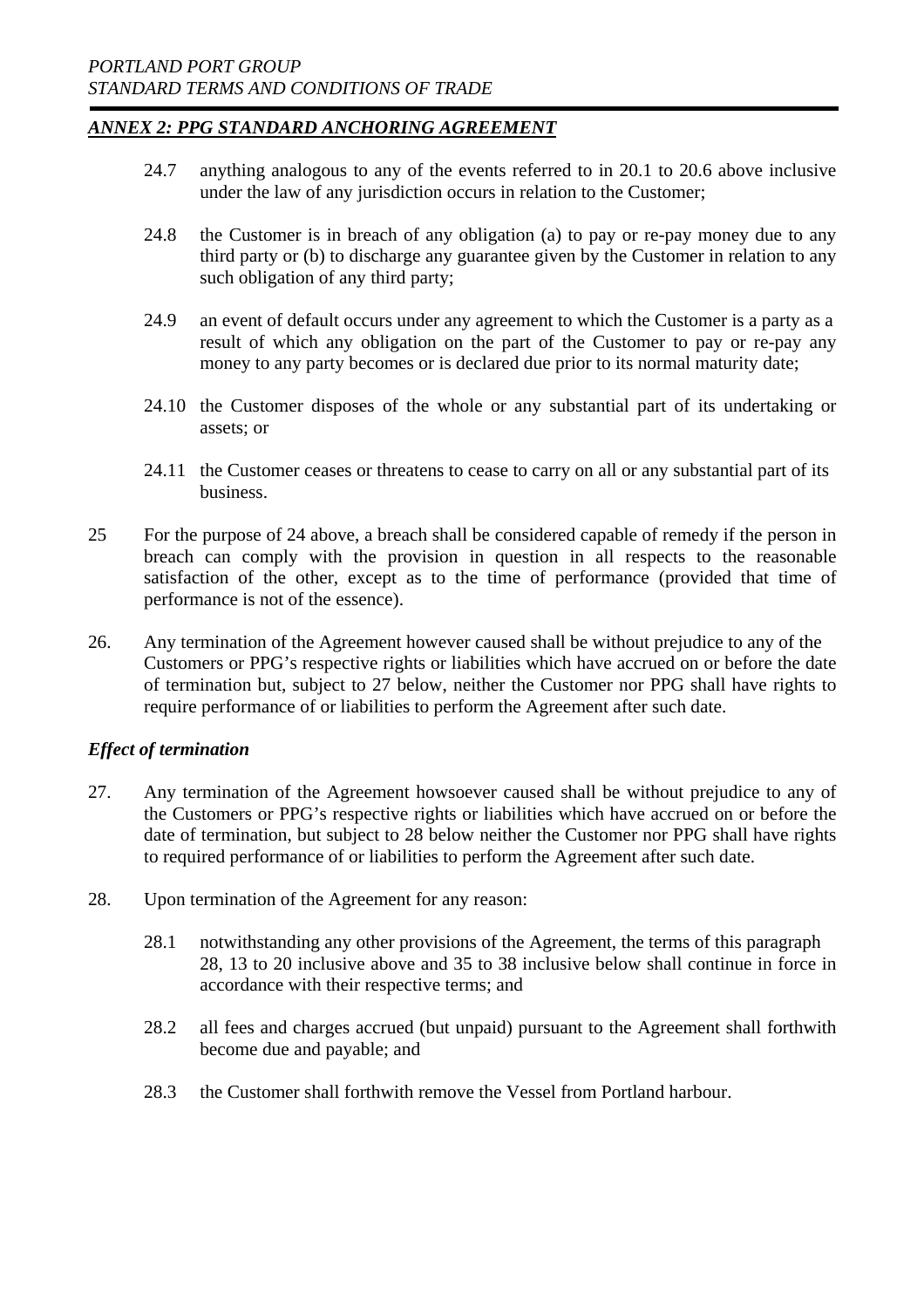#### *Representations and warranties*

- 29. the Customer represents and warrants to PPG as follows:
	- 29.1 the Customers entry into the Agreement has been duly and validly authorised and all requisite corporate action has been taken in order to make such entry valid and binding upon the Customer in accordance with the terms of the Agreement;
	- 29.2 the Customers entry into the Agreement will not violate any order, judgement or decree of any court or governmental agency to which the Customer is a party or by which the Customer, or any of the Customers properties or assets, are bound.
- 30 The representations and warranties set out in 29 above shall continue in full force and effect notwithstanding the Customers entry into the Agreement.

### *Ancillary provisions*

- 31. Headings used in the Agreement are for convenience only and do not affect its interpretation.
- 32. No delay or failure by either the Customer or PPG to exercise any of the Customers or PPG's respective powers, rights or remedies under the Agreement shall operate as a waiver of them, nor shall any single or partial exercise of any such powers, rights or remedies preclude any other or further exercise of them. The remedies provided in the Agreement are cumulative and not exclusive of any remedies provided by law.
- 33. The Customer shall not assign, encumber, dispose of or otherwise transfer any of the Customers rights under the Agreement without PPG's prior written consent, which PPG shall be fully entitled to withhold.
- 34. If any part of the Agreement is found by any court or other competent authority to be invalid, unlawful or unenforceable then such part shall be severed from the remainder of the Agreement which shall continue to be valid and enforceable to the fullest extent permitted by law.
- 35. Any notice required or permitted under the terms of the Agreement or required by statute, Law or regulations shall (unless otherwise provided by the Agreement or the statute, law or regulations concerned) be in writing and shall be sufficiently given if sent by first class prepaid mail or facsimile to the intended recipient. PPG shall send such notice to the registered office of the Customer, and the Customer shall send such notice to Portland Port Group, Castletown, Portland, Dorset (attention General Manager) or to such other address or facsimile number as may from time to time be designated in writing by the Customer or PPG to the other.
- 36. Any such notice shall be in the English language and shall be deemed to have been received and given (a) in the case of first class pre-paid mail, three days after the date of mailing and (b) in the case of facsimile, at the time of transmission and receipt of correct transmission report from the sending facsimile machine if within normal business hours of the addressee and, if not, at 0930 hours local time on the next following business day.